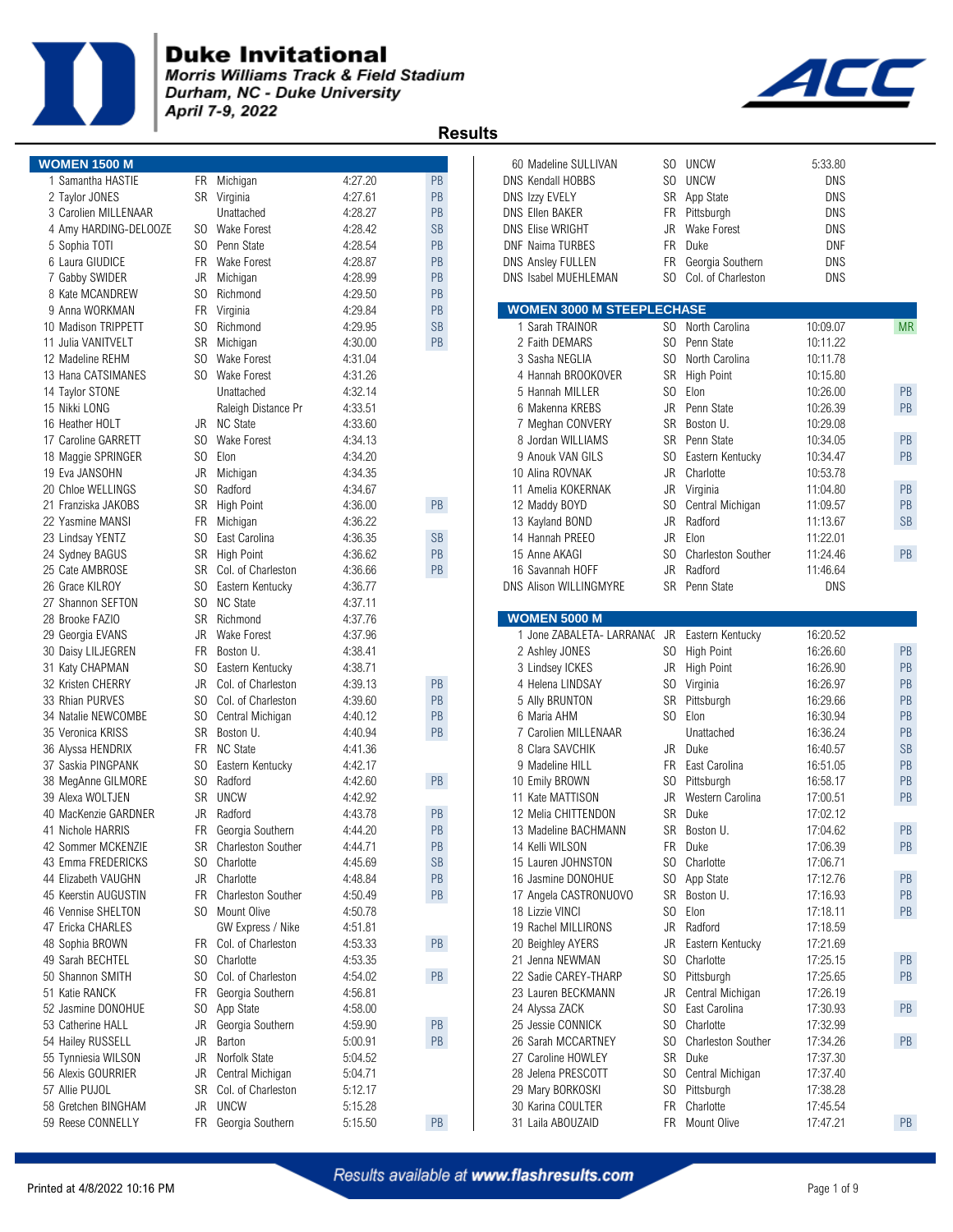

Morris Williams Track & Field Stadium Durham, NC - Duke University April 7-9, 2022



| 32 Zanelle WILLEMSE          | JR             | <b>Charleston Souther</b> |                   | 17:52.83             |           | PB                   | 34 Victoria WHIMPLE      |     | SR UNCW                           | 5.08 <sub>m</sub>                        | 16-8                | $+0.6$    |
|------------------------------|----------------|---------------------------|-------------------|----------------------|-----------|----------------------|--------------------------|-----|-----------------------------------|------------------------------------------|---------------------|-----------|
| 33 Caitlyn BURKETT           | SO.            | Charlotte                 |                   | 17:54.89             |           |                      | 35 Morgan CROCKER        |     | SO Richmond                       | 5.00 <sub>m</sub>                        | $16 - 5$            | $-0.9$    |
| 34 Lila FENNER               |                | FR Virginia               |                   | 17:56.00             |           |                      | 36 Grace MITTL           | JR  | Richmond                          | 4.98m                                    | $16 - 4\frac{1}{4}$ | $+0.1$    |
| 35 Kendall HOBBS             | SO.            | <b>UNCW</b>               |                   | 17:59.98             |           |                      | <b>DNS Emma LAWRENCE</b> | FR  | Boston U.                         |                                          | DNS                 |           |
| 36 Alex COTUGNO              | FR             | Charlotte                 |                   | 18:12.63             |           | PB                   | DNS Imani MOORE          | FR  | Georgia Southern                  |                                          | <b>DNS</b>          |           |
| 37 Alex WILKINSON            |                | SR Unattached             |                   | 18:20.92             |           |                      | <b>DNS Erin MARSH</b>    | SR  | Duke                              |                                          | DNS                 |           |
| 38 Chloe BYRD                |                | SR UNCW                   |                   | 18:27.86             |           | $\mathsf{SB}\xspace$ | X Bailey MCCRAY          | JR  | Charlotte                         |                                          | X                   |           |
| 39 Morgan SUMMEY             | SO.            | Col. of Charleston        |                   | 18:36.98             |           | PB                   | DNS Maddie WRIGHT        | JR  | Radford                           |                                          | <b>DNS</b>          |           |
| 40 Fridah KOECH              | JR             | Norfolk State             |                   | 18:41.63             |           |                      | DNS Jada VENTERS         | JR  | Norfolk State                     |                                          | <b>DNS</b>          |           |
| 41 Summer OWENS              |                | SR UNCW                   |                   | 18:43.38             |           | <b>SB</b>            |                          |     |                                   |                                          |                     |           |
| 42 Maddie YANCEY             |                | JR Radford                |                   | 18:46.20             |           | PB                   | <b>WOMEN SHOT PUT</b>    |     |                                   |                                          |                     |           |
| 43 Taylor RAND               | FR             | <b>UNCW</b>               |                   | 18:48.15             |           | PB                   | 1 Maria DEAVIZ           |     | FR Virginia                       | 17.32m                                   | $56 - 10$           | PB        |
| 44 Abby SEIGEL               | S <sub>0</sub> | Radford                   |                   | 18:48.22             |           |                      | 2 Amanda SCHAARE         | JR  | Michigan                          | 16.07m                                   | $52 - 8\frac{3}{4}$ | PB        |
| <b>DNF Elizabeth RENEAU</b>  | JR             | Duke                      |                   | DNF                  |           |                      | 3 Corinne JEMISON        |     | SR Michigan                       | 15.54m                                   | $51-0$              |           |
| DNF Maggie SPRINGER          | S <sub>0</sub> | Elon                      |                   | <b>DNF</b>           |           |                      | 4 Ashley ANUMBA          | JR  | Virginia                          | 15.29m                                   | $50 - 2$            |           |
| <b>DNF Caroline RUSINSKI</b> | <b>FR</b>      | Pittsburgh                |                   | DNF                  |           |                      | 5 Abena ATUOBI           | SR  | Pittsburgh                        | 15.19m                                   | 49-10               | <b>SB</b> |
| DNF Andrea CLAESON           | SR             | Boston U.                 |                   | DNF                  |           |                      | 6 Chanel DAWSON          |     | SR Wake Forest                    | 14.68m                                   | $48 - 2$            |           |
| DNF Daisy LILJEGREN          | FR             | Boston U.                 |                   | <b>DNF</b>           |           |                      | 7 Isabella GERA          |     | FR Wake Forest                    | 14.57m 47-93/4                           |                     | PB        |
| <b>DNF Veronica KRISS</b>    | SR             | Boston U.                 |                   | DNF                  |           |                      | 8 Kiana LINO             | FR  | Boston U.                         | 14.43m 47-41/4                           |                     | PB        |
| DNF Michaela REINHART        | SR             | Duke                      |                   | DNF                  |           |                      | 9 Kaiya SAUNDERS         | FR  | Virginia                          | 14.39m 47-21/2                           |                     |           |
| <b>DNS Emily PAUPORE</b>     | S <sub>0</sub> | Central Michigan          |                   | DNS                  |           |                      | 10 Janae PROFIT          | FR  | Virginia                          | 14.01m 45-11%                            |                     |           |
| DNS Ellie DESMOND            |                | FR Virginia               |                   | DNS                  |           |                      | 11 Layla SENTER          |     | SO Charleston Souther 13.94m      |                                          | $45-9$              |           |
| <b>DNS</b> Jessica PRICE     | SR             | Shawnee State             |                   | DNS                  |           |                      | 12 Mohogany WELLS        | SO. | Central Michigan                  | 13.85m 45-51/4                           |                     | PB        |
| <b>DNS Leigh WALTERS</b>     | FR.            | <b>Wake Forest</b>        |                   | DNS                  |           |                      | 13 Ashlyn GILES          | FR  | Wake Forest                       | 13.76m 45-1 <sup>3</sup> / <sub>4</sub>  |                     |           |
| DNS Isabel CLAYTON           |                | SR Georgia Southern       |                   | DNS                  |           |                      | 14 Bridget BISHOP        | SR  | Boston U.                         | 13.69m 44-11                             |                     |           |
|                              |                |                           |                   |                      |           |                      | 15 Kaitlyn MIGNEAULT     | SO. | Charleston Souther 13.65m 44-91/2 |                                          |                     |           |
| <b>WOMEN LONG JUMP</b>       |                |                           |                   |                      |           |                      | 16 Morgan JOHNSON        | SO  | Virginia                          | 13.52m 44-41/4                           |                     |           |
| 1 Anna KEEFER                |                | SR North Carolina         | 6.27m             | $20 - 7$             | $+0.2$    |                      | 17 Destiny GRIFFIN       | SO. | East Carolina                     | 13.52m 44-41/4                           |                     |           |
| 2 Ameia WILSON               |                | JR Michigan               | 6.14m             | $20 - 1\frac{3}{4}$  | $+3.2$    |                      | 18 Kinsie HUGGINS        | JR  | Duke                              | 13.51m                                   | $44 - 4$            |           |
| 3 Jada SEAMAN                |                | SO Virginia               | 6.12m             | $20 - 1$             | $+3.0$    | <b>SB</b>            | 19 Janese LYNCH          |     | SR Wake Forest                    | 13.20m 43-3 <sup>3</sup> / <sub>4</sub>  |                     |           |
| 4 Riley AMMENHAUSER          | FR             | Michigan                  | 5.95m             | $19 - 6\frac{1}{4}$  | $+1.3$    |                      | 20 Naadiya FAISON        | SO. | East Carolina                     | 13.10m 42-11 <sup>3</sup> / <sub>4</sub> |                     |           |
| 5 Jirah SIDBERRY             | SO.            | <b>NC State</b>           | 5.88m             | $19 - 3\frac{1}{2}$  | $+1.7$    | <b>PB</b>            | 21 Rebecca HERMAN        | JR  | Central Michigan                  | 13.10m 42-11 <sup>3</sup> / <sub>4</sub> |                     | <b>SB</b> |
| 6 Hayley MANNERS             | S <sub>0</sub> | Central Michigan          | 5.88m             | $19 - 3\frac{1}{2}$  | $+1.8$    |                      | 22 Letizia MARSICO       |     | SO High Point                     | 13.00m                                   | $42 - 8$            |           |
| 7 Ilse STEIGENGA             | S <sub>0</sub> | Pittsburgh                | 5.86m             | $19 - 2\frac{3}{4}$  | $+2.1$    |                      | 23 Logan GRAY            |     | FR Col. of Charleston 12.85m      |                                          | $42 - 2$            |           |
| 8 Alex WOLF                  | JR             | Charlotte                 | 5.85m             | $19 - 2\frac{1}{2}$  | $+1.4$    |                      | 24 Lauryn CARLTON        |     | SO Elon                           | 12.78m 41-111/4                          |                     | <b>SB</b> |
| 9 Asia HAMILTON              | FR             | Boston U.                 | 5.81m             | $19-3/4$             | $+1.8$    | <b>PB</b>            | 25 Daiyanna COOPER       | FR  | App State                         | 12.44m 40-9 <sup>3</sup> / <sub>4</sub>  |                     | PB        |
| 10 Courtney LINES            | JR             | UNCW                      | 5.80m             | $19 - \frac{1}{2}$   | $+4.3$    |                      | 26 Shania PARKINSON      | JR  | Georgia Southern                  | 12.26m 40-23/4                           |                     |           |
| 11 Hannah WALLER             | S <sub>0</sub> | Michigan                  | 5.75m             | $18 - 10\frac{1}{2}$ | $+0.8$    |                      | 27 Kaliya SUTTON         | JR  | Mount Olive                       | 12.01m                                   | $39 - 5$            |           |
| 12 Zoe RICE                  | JR             | Virginia                  | 5.72m             | $18 - 9\frac{1}{4}$  | $+2.5$    |                      | 28 Kloey PICKENS         | FR  | Columbia Int'l                    | 11.51m 37-91/4                           |                     |           |
| 13 Kayla WOODS               | JR             | Richmond                  | 5.71m             | $18 - 8\frac{3}{4}$  | $+0.9$    |                      | 29 Megan PLUMMER         | SO. | App State                         | 11.37m 37-3 <sup>3</sup> / <sub>4</sub>  |                     |           |
| 14 Indya RICHARDS            | JR             | Norfolk State             | 5.66m             | $18 - 7$             | $+1.3$    | PB                   | 30 Grace JONES           |     | FR Truett-McConnell               | 11.28m                                   | $37 - \frac{1}{4}$  |           |
| 15 Sarah DANIEL              | SO.            | Central Michigan          | 5.60m             | $18 - 4\frac{1}{2}$  | $+2.3$    |                      | 31 Katlyn PARRISH        |     | FR Mount Olive                    | 11.17m 36-7 <sup>3</sup> / <sub>4</sub>  |                     |           |
| 16 Robbie GRACE              |                | SO Wake Forest            | 5.59m             | $18 - 4\frac{1}{4}$  | $-0.9$ SB |                      | 32 Juliana NAKOUZI       |     | SO Boston U.                      | 11.09m 36-43/4                           |                     |           |
| 17 Micah FULTON              |                | SR N.C. Central           | 5.56m             | $18 - 3$             | $+0.6$    | PB                   | 33 Kaitlin MCGOOGAN      |     | SO Elon                           | 10.83m 35-61/2                           |                     |           |
| 18 Jules HOGAN               | SO.            | Boston U.                 | 5.52m             | $18 - 1\frac{1}{2}$  | $-0.7$    | <b>PB</b>            | 34 Sarah PULLIUM         |     | FR Charlotte                      | 10.61m 34-93/4                           |                     |           |
| 19 Alexa MARK                |                | FR Elon                   | 5.50m             | $18 - \frac{1}{2}$   | $+2.1$    | <b>SB</b>            | 35 Tytionna SPATES       |     | SR Barton                         | 9.78m                                    | $32 - 1$            |           |
| 20 Michelle COBB             |                | SR NC State               | 5.49m             | $18-1/4$             | $+5.0$    |                      | 36 Ilse STEIGENGA        |     | SO Pittsburgh                     | 9.32m                                    | $30 - 7$            |           |
| 21 Zahra BICHARA             |                | FR NC State               | 5.45m             | $17 - 10\frac{3}{4}$ | $+1.9$    | PB                   | X Mahkayla HART          |     | FR NC State                       |                                          | Χ                   |           |
| 22 Jordan HARDY              |                | FR Virginia               | 5.43m             | $17 - 9\frac{3}{4}$  | $+2.9$    |                      | DNS Samantha HOLBROOK    |     | SO Georgia Southern               |                                          | DNS                 |           |
| 23 Joy NWOKIKE               | FR.            | Eastern Kentucky          | 5.42m             | $17 - 9\frac{1}{2}$  | $+0.3$    |                      | DNS Mikieja COVINGTON    |     | JR NC State                       |                                          | DNS                 |           |
| 24 L'nya CARPENTER           | JR             | East Carolina             | 5.42m             | $17 - 9\frac{1}{2}$  | $+0.2$    | PB                   | X Kayla BEASLEY          |     | JR NC State                       |                                          | Χ                   |           |
| 25 Shirelle LINZY            |                | SR Norfolk State          | 5.36m             | $17 - 7$             | $+3.6$    |                      | DNS Leslie YOUNG         |     | SO Norfolk State                  |                                          | DNS                 |           |
| 26 Stephanie ROBSON          | SO.            | East Carolina             | 5.34m             | $17 - 6\frac{1}{4}$  | $+0.0$    |                      |                          |     |                                   |                                          |                     |           |
| 27 Taylor SMALL              |                | FR N.C. Central           | 5.33m             | 17-6                 | $+0.6$    | PB                   | <b>WOMEN HAMMER</b>      |     |                                   |                                          |                     |           |
| 28 Nahsheeda FACEY           |                | FR NC State               | 5.31 <sub>m</sub> | $17 - 5\frac{1}{4}$  | $+3.4$    | <b>SB</b>            | 1 Jillian SHIPPEE        |     | SR North Carolina                 | 68.43m                                   | $224 - 6$           |           |
| 29 Luzy LIEGER               | SO.            | Col. of Charleston 5.27m  |                   | $17 - 3\frac{1}{2}$  | $+1.9$    |                      | 2 Laura IGAUNE           |     | JR Unattached                     | 66.31m 217-6                             |                     |           |
| 30 Mora SMITH                |                | JR Mount Olive            | 5.25m             | $17 - 2\frac{3}{4}$  | $+0.2$    |                      | 3 Meghan SERDOCK         |     | Tracksmith                        | 58.58m                                   | 192-2               |           |
| 31 Paige FLORIEA             | FR             | North Carolina            | 5.23m             | $17 - 2$             | $+0.9$    |                      | 4 Moorea MITCHELL        |     | SO Duke                           | 56.80m                                   | 186-4               | PB        |
| 32 Jamesha HOWELL            | FR             | Mount Olive               | 5.21m             | $17 - 1\frac{1}{4}$  | $+2.4$    | <b>SB</b>            | 5 Kaitlin MCGOOGAN       |     | SO Elon                           | 55.02m                                   | 180-6               |           |
| 33 Alexandra TUDOR           |                | JR Elon                   | 5.20m             | $17 - \frac{3}{4}$   | $+0.7$    | <b>SB</b>            | 6 Alva HICKS             |     | Unattached                        | 54.97m 180-4                             |                     | <b>SB</b> |
|                              |                |                           |                   |                      |           |                      |                          |     |                                   |                                          |                     |           |

| 2 Zanelle WILLEMSE    | JR             | <b>Charleston Souther</b> |       | 17:52.83                                |        | PB            | 34 Victoria WHIMPLE                       | SR  | <b>UNCW</b>                       | 5.08m                                    | $16 - 8$            | $+0.6$ |               |
|-----------------------|----------------|---------------------------|-------|-----------------------------------------|--------|---------------|-------------------------------------------|-----|-----------------------------------|------------------------------------------|---------------------|--------|---------------|
| 3 Caitlyn BURKETT     | SO.            | Charlotte                 |       | 17:54.89                                |        |               | 35 Morgan CROCKER                         | SO. | Richmond                          | 5.00 <sub>m</sub>                        | $16 - 5$            | $-0.9$ |               |
| 4 Lila FENNER         | <b>FR</b>      | Virginia                  |       | 17:56.00                                |        |               | 36 Grace MITTL                            | JR  | Richmond                          | 4.98m                                    | $16 - 4\frac{1}{4}$ | $+0.1$ |               |
| 5 Kendall HOBBS       | SO.            | UNCW                      |       | 17:59.98                                |        |               | <b>DNS Emma LAWRENCE</b>                  | FR  | Boston U.                         |                                          | DNS                 |        |               |
| 6 Alex COTUGNO        | FR             | Charlotte                 |       | 18:12.63                                |        | PB            | DNS Imani MOORE                           | FR  | Georgia Southern                  |                                          | <b>DNS</b>          |        |               |
| 7 Alex WILKINSON      | SR             | Unattached                |       | 18:20.92                                |        |               | <b>DNS Erin MARSH</b>                     | SR  | Duke                              |                                          | <b>DNS</b>          |        |               |
| 8 Chloe BYRD          | SR             | UNCW                      |       | 18:27.86                                |        | <b>SB</b>     | X Bailey MCCRAY                           | JR  | Charlotte                         |                                          | Χ                   |        |               |
|                       |                |                           |       |                                         |        |               |                                           |     |                                   |                                          | <b>DNS</b>          |        |               |
| 9 Morgan SUMMEY       | SO.            | Col. of Charleston        |       | 18:36.98                                |        | $\mathsf{PB}$ | DNS Maddie WRIGHT                         | JR  | Radford                           |                                          |                     |        |               |
| 0 Fridah KOECH        | JR             | Norfolk State             |       | 18:41.63                                |        |               | <b>DNS Jada VENTERS</b>                   | JR  | Norfolk State                     |                                          | DNS                 |        |               |
| 1 Summer OWENS        | SR             | <b>UNCW</b>               |       | 18:43.38                                |        | <b>SB</b>     |                                           |     |                                   |                                          |                     |        |               |
| 2 Maddie YANCEY       | JR             | Radford                   |       | 18:46.20                                |        | PB            | <b>WOMEN SHOT PUT</b>                     |     |                                   |                                          |                     |        |               |
| 3 Taylor RAND         |                | FR UNCW                   |       | 18:48.15                                |        | PB            | 1 Maria DEAVIZ                            |     | FR Virginia                       | 17.32m 56-10                             |                     |        | PB            |
| 4 Abby SEIGEL         | S <sub>0</sub> | Radford                   |       | 18:48.22                                |        |               | 2 Amanda SCHAARE                          | JR  | Michigan                          | 16.07m 52-83/4                           |                     |        | PB            |
| F Elizabeth RENEAU    | JR             | Duke                      |       | <b>DNF</b>                              |        |               | 3 Corinne JEMISON                         | SR  | Michigan                          | 15.54m                                   | $51-0$              |        |               |
| F Maggie SPRINGER     | SO.            | Elon                      |       | DNF                                     |        |               | 4 Ashley ANUMBA                           | JR  | Virginia                          | 15.29m                                   | $50 - 2$            |        |               |
| F Caroline RUSINSKI   | FR             | Pittsburgh                |       | DNF                                     |        |               | 5 Abena ATUOBI                            | SR  | Pittsburgh                        | 15.19m 49-10                             |                     |        | <b>SB</b>     |
| F Andrea CLAESON      | SR             | Boston U.                 |       | DNF                                     |        |               | 6 Chanel DAWSON                           | SR  | Wake Forest                       | 14.68m                                   | $48 - 2$            |        |               |
| F Daisy LILJEGREN     | FR             | Boston U.                 |       | <b>DNF</b>                              |        |               | 7 Isabella GERA                           | FR. | <b>Wake Forest</b>                | 14.57m 47-93/4                           |                     |        | $\mathsf{PB}$ |
| F Veronica KRISS      | SR             | Boston U.                 |       | DNF                                     |        |               | 8 Kiana LINO                              | FR  | Boston U.                         | 14.43m 47-41/4                           |                     |        | PB            |
| F Michaela REINHART   |                | SR Duke                   |       | <b>DNF</b>                              |        |               | 9 Kaiya SAUNDERS                          | FR  | Virginia                          | 14.39m 47-21/2                           |                     |        |               |
| S Emily PAUPORE       | SO.            | Central Michigan          |       | <b>DNS</b>                              |        |               | 10 Janae PROFIT                           | FR  |                                   | 14.01m 45-11%                            |                     |        |               |
|                       |                |                           |       |                                         |        |               |                                           |     | Virginia                          |                                          |                     |        |               |
| S Ellie DESMOND       | FR             | Virginia                  |       | <b>DNS</b>                              |        |               | 11 Layla SENTER                           | SO. | Charleston Souther 13.94m         |                                          | $45 - 9$            |        |               |
| S Jessica PRICE       | SR             | Shawnee State             |       | <b>DNS</b>                              |        |               | 12 Mohogany WELLS                         | SO. | Central Michigan                  | 13.85m 45-51/4                           |                     |        | PB            |
| S Leigh WALTERS       |                | FR Wake Forest            |       | <b>DNS</b>                              |        |               | 13 Ashlyn GILES                           | FR  | Wake Forest                       | 13.76m 45-11/4                           |                     |        |               |
| S Isabel CLAYTON      | SR             | Georgia Southern          |       | <b>DNS</b>                              |        |               | 14 Bridget BISHOP                         | SR  | Boston U.                         | 13.69m                                   | $44 - 11$           |        |               |
|                       |                |                           |       |                                         |        |               | 15 Kaitlyn MIGNEAULT                      | SO. | Charleston Souther 13.65m 44-91/2 |                                          |                     |        |               |
| <b>OMEN LONG JUMP</b> |                |                           |       |                                         |        |               | 16 Morgan JOHNSON                         | SO. | Virginia                          | 13.52m 44-41/4                           |                     |        |               |
| 1 Anna KEEFER         |                | SR North Carolina         | 6.27m | $20 - 7$                                | $+0.2$ |               | 17 Destiny GRIFFIN                        | SO. | East Carolina                     | 13.52m 44-41/4                           |                     |        |               |
| 2 Ameia WILSON        | JR             | Michigan                  | 6.14m | $20 - 1\frac{3}{4}$                     | $+3.2$ |               | 18 Kinsie HUGGINS                         | JR  | Duke                              | 13.51m                                   | 44-4                |        |               |
| 3 Jada SEAMAN         | SO.            | Virginia                  | 6.12m | $20 - 1$                                | $+3.0$ | <b>SB</b>     | 19 Janese LYNCH                           | SR  | <b>Wake Forest</b>                | 13.20m 43-3 <sup>3</sup> / <sub>4</sub>  |                     |        |               |
| 4 Riley AMMENHAUSER   |                | FR Michigan               | 5.95m | $19 - 6\frac{1}{4}$                     | $+1.3$ |               | 20 Naadiya FAISON                         | SO. | East Carolina                     | 13.10m 42-11 <sup>3</sup> / <sub>4</sub> |                     |        |               |
| 5 Jirah SIDBERRY      | SO.            | NC State                  | 5.88m | $19 - 3\frac{1}{2}$                     | $+1.7$ | PB            | 21 Rebecca HERMAN                         | JR  | Central Michigan                  | 13.10m 42-11 <sup>3</sup> / <sub>4</sub> |                     |        | <b>SB</b>     |
| 6 Hayley MANNERS      | S <sub>0</sub> | Central Michigan          | 5.88m | $19 - 3\frac{1}{2}$                     | $+1.8$ |               | 22 Letizia MARSICO                        | SO. | High Point                        | 13.00m                                   | 42-8                |        |               |
| 7 Ilse STEIGENGA      | S <sub>0</sub> | Pittsburgh                | 5.86m | $19 - 2\frac{3}{4}$                     | $+2.1$ |               | 23 Logan GRAY                             | FR  | Col. of Charleston 12.85m         |                                          | $42 - 2$            |        |               |
| 8 Alex WOLF           | JR             | Charlotte                 | 5.85m | $19 - 2\frac{1}{2}$                     | $+1.4$ |               | 24 Lauryn CARLTON                         | SO. | Elon                              | 12.78m 41-111/4                          |                     |        | <b>SB</b>     |
|                       | <b>FR</b>      |                           |       |                                         |        |               |                                           |     |                                   |                                          |                     |        | PB            |
| 9 Asia HAMILTON       |                | Boston U.                 | 5.81m | $19-3/4$                                | $+1.8$ | <b>PB</b>     | 25 Daiyanna COOPER<br>26 Shania PARKINSON | FR  | App State                         | 12.44m 40-93/4                           |                     |        |               |
|                       |                |                           |       | $19 - \frac{1}{2}$                      | $+4.3$ |               |                                           |     | Georgia Southern                  |                                          |                     |        |               |
| 0 Courtney LINES      | JR             | <b>UNCW</b>               | 5.80m |                                         |        |               |                                           | JR  |                                   | 12.26m 40-23/4                           |                     |        |               |
| 1 Hannah WALLER       | SO.            | Michigan                  |       | 5.75m 18-101/2                          | $+0.8$ |               | 27 Kaliya SUTTON                          | JR  | Mount Olive                       | 12.01m                                   | $39 - 5$            |        |               |
| 2 Zoe RICE            | JR             | Virginia                  | 5.72m | $18 - 9\frac{1}{4}$                     | $+2.5$ |               | 28 Kloey PICKENS                          | FR  | Columbia Int'l                    | 11.51m 37-91/4                           |                     |        |               |
| 3 Kayla WOODS         | JR             | Richmond                  | 5.71m | $18 - 8\frac{3}{4}$                     | $+0.9$ |               | 29 Megan PLUMMER                          | SO. | App State                         | 11.37m 37-31/4                           |                     |        |               |
| 4 Indya RICHARDS      | JR             | Norfolk State             | 5.66m | $18 - 7$                                | $+1.3$ | PB            | 30 Grace JONES                            | FR  | Truett-McConnell                  | 11.28m                                   | $37 - \frac{1}{4}$  |        |               |
| 5 Sarah DANIEL        | SO.            | Central Michigan          | 5.60m | $18 - 4\frac{1}{2}$                     | $+2.3$ |               | 31 Katlyn PARRISH                         | FR. | Mount Olive                       | 11.17m 36-7 <sup>3</sup> / <sub>4</sub>  |                     |        |               |
| 6 Robbie GRACE        | SO.            | Wake Forest               | 5.59m | $18 - 4\frac{1}{4}$                     | $-0.9$ | <b>SB</b>     | 32 Juliana NAKOUZI                        |     | SO Boston U.                      | 11.09m 36-43/4                           |                     |        |               |
| 7 Micah FULTON        |                | SR N.C. Central           | 5.56m | $18 - 3$                                | $+0.6$ | PB            | 33 Kaitlin MCGOOGAN                       | SO. | Elon                              | 10.83m 35-61/2                           |                     |        |               |
| 8 Jules HOGAN         | SO.            | Boston U.                 | 5.52m | $18 - 1\frac{1}{2}$                     | $-0.7$ |               | 34 Sarah PULLIUM                          | FR  | Charlotte                         | 10.61m                                   | $34 - 9\frac{3}{4}$ |        |               |
| 9 Alexa MARK          |                |                           |       |                                         |        | PB            |                                           |     |                                   |                                          |                     |        |               |
|                       |                | FR Elon                   | 5.50m | $18 - \frac{1}{2}$                      | $+2.1$ | <b>SB</b>     | 35 Tytionna SPATES                        | SR  | Barton                            | 9.78m                                    | $32 - 1$            |        |               |
| 0 Michelle COBB       |                | SR NC State               | 5.49m | $18 - \frac{1}{4}$                      | $+5.0$ |               | 36 Ilse STEIGENGA                         | SO. | Pittsburgh                        | 9.32m                                    | $30 - 7$            |        |               |
| 1 Zahra BICHARA       | FR             | <b>NC State</b>           |       | 5.45m 17-10 <sup>3</sup> / <sub>4</sub> | $+1.9$ | PB            | X Mahkayla HART                           | FR  | <b>NC State</b>                   |                                          | Χ                   |        |               |
| 2 Jordan HARDY        | <b>FR</b>      | Virginia                  | 5.43m | $17 - 9\frac{3}{4}$                     | $+2.9$ |               | DNS Samantha HOLBROOK                     | SO. | Georgia Southern                  |                                          | <b>DNS</b>          |        |               |
| 3 Joy NWOKIKE         | FR.            | Eastern Kentucky          | 5.42m | $17 - 9\frac{1}{2}$                     | $+0.3$ |               | DNS Mikieja COVINGTON                     | JR  | <b>NC State</b>                   |                                          | DNS                 |        |               |
| 4 L'nya CARPENTER     | JR             | East Carolina             | 5.42m | $17 - 9\frac{1}{2}$                     | $+0.2$ | PB            | X Kayla BEASLEY                           | JR  | <b>NC State</b>                   |                                          | Χ                   |        |               |
| 5 Shirelle LINZY      | <b>SR</b>      | Norfolk State             | 5.36m | $17 - 7$                                | $+3.6$ |               | <b>DNS Leslie YOUNG</b>                   |     | SO Norfolk State                  |                                          | <b>DNS</b>          |        |               |
| 6 Stephanie ROBSON    | S <sub>0</sub> | East Carolina             | 5.34m | $17 - 6\frac{1}{4}$                     | $+0.0$ |               |                                           |     |                                   |                                          |                     |        |               |
| 7 Taylor SMALL        |                | FR N.C. Central           | 5.33m | $17 - 6$                                | $+0.6$ | PB            | <b>WOMEN HAMMER</b>                       |     |                                   |                                          |                     |        |               |
| 8 Nahsheeda FACEY     |                | FR NC State               | 5.31m | $17 - 5\frac{1}{4}$                     | $+3.4$ | <b>SB</b>     | 1 Jillian SHIPPEE                         |     | SR North Carolina                 | 68.43m 224-6                             |                     |        |               |
| 9 Luzy LIEGER         | SO.            | Col. of Charleston 5.27m  |       | $17 - 3\frac{1}{2}$                     | $+1.9$ |               | 2 Laura IGAUNE                            |     | JR Unattached                     | 66.31m 217-6                             |                     |        |               |
| 0 Mora SMITH          | JR             | Mount Olive               | 5.25m | $17 - 2\frac{3}{4}$                     | $+0.2$ |               | 3 Meghan SERDOCK                          |     | Tracksmith                        | 58.58m 192-2                             |                     |        |               |
| 1 Paige FLORIEA       | FR             | North Carolina            | 5.23m | $17 - 2$                                | $+0.9$ |               | 4 Moorea MITCHELL                         |     | SO Duke                           | 56.80m 186-4                             |                     |        | PB            |
| 2 Jamesha HOWELL      | FR             | Mount Olive               | 5.21m | $17 - 1\frac{1}{4}$                     | $+2.4$ | <b>SB</b>     | 5 Kaitlin MCGOOGAN                        |     | SO Elon                           | 55.02m 180-6                             |                     |        |               |
| 3 Alexandra TUDOR     |                | JR Elon                   | 5.20m | $17 - \frac{3}{4}$                      | $+0.7$ | <b>SB</b>     | 6 Alva HICKS                              |     | Unattached                        | 54.97m 180-4                             |                     |        | <b>SB</b>     |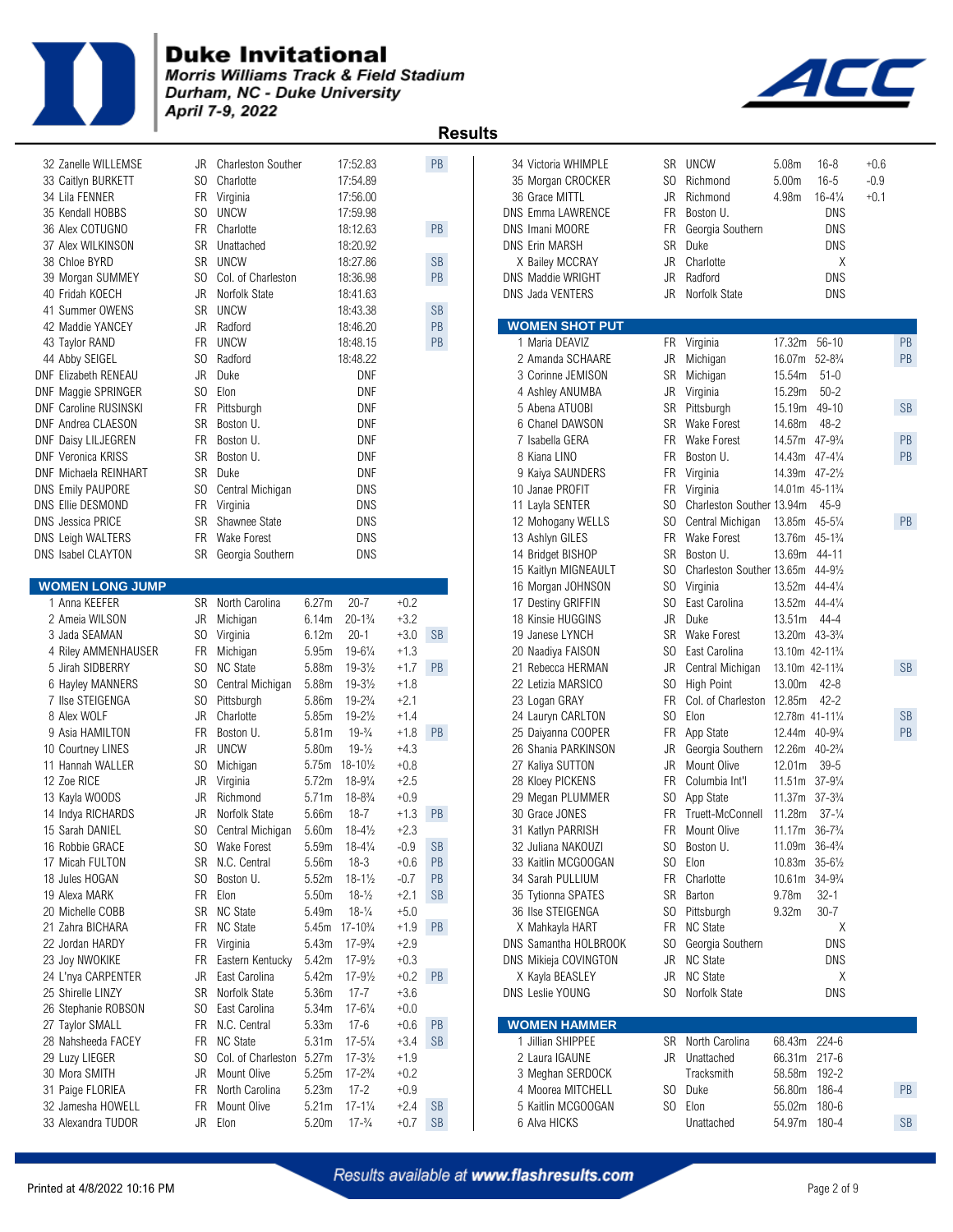

**Morris Williams Track & Field Stadium<br>Durham, NC - Duke University** April 7-9, 2022



| 7 Candy LOCKETT       | SR Mount Olive                         | 54.35m 178-3                       |                      | 33 Jonah POWELL                |                | FR Penn State             | 3:55.00    |           |
|-----------------------|----------------------------------------|------------------------------------|----------------------|--------------------------------|----------------|---------------------------|------------|-----------|
| 8 Mary Brigid KECK    | JR<br>Mount Olive                      | 53.37m 175-1                       | PB                   | 34 Zach BARRY                  |                | FR Duke                   | 3:55.18    | PB        |
| 9 Jada MARSH          | <b>FR</b><br>Virginia                  | 53.29m 174-10                      | PB                   | 35 Riley FLETCHER              | SO             | Richmond                  | 3:57.73    | PB        |
| 10 Lauryn CARLTON     | S <sub>0</sub><br>Elon                 | 169-1<br>51.55m                    |                      | 36 Regan KIMTAI                | <b>SR</b>      | Norfolk State             | 4:00.19    |           |
| 11 Mohogany WELLS     | SO.<br>Central Michigan                | 51.10m 167-8                       |                      | 37 Garrett RICARDO             | SO.            | <b>Charleston Souther</b> | 4:01.33    |           |
| 12 Isabella GERA      | <b>FR</b><br>Wake Forest               | 50.92m 167-1                       |                      | 38 Colton SANDS                | FR.            | North Carolina            | 4:01.87    |           |
| 13 Emma KOWALSKI      | SO.<br>Boston U.                       | 49.02m 160-10                      |                      | 39 Avery CANNON                | SO.            | Charlotte                 | 4:02.65    |           |
| 14 Caitlyn VESTER     | SR NC State                            | 48.86m 160-4                       | $\mathsf{SB}\xspace$ | 40 Dylan MCTIGUE               | <b>FR</b>      | Col. of Charleston        | 4:05.38    |           |
| 15 Kayla BEASLEY      | JR NC State                            | 48.71m 159-9                       | PB                   | 41 Hammer BLAIR                | FR.            | Col. of Charleston        | 4:07.30    |           |
| 16 Katrina ANDREASSEN | JR<br>Wake Forest                      | 48.56m<br>159-4                    | <b>SB</b>            | 42 Finn MCBRIDE                |                | SO Charlotte              | 4:07.38    |           |
| 17 Arieana PARKER     | SR Norfolk State                       | 48.47m 159-0                       | PB                   | 43 Hudson DELISLE              |                | SR Penn State             | 4:07.96    |           |
| 18 Grace WILLS        | Unattached                             | 48.18m<br>158-1                    |                      | 44 Cameron DUNN                | SO             | Elon                      | 4:09.02    |           |
| 19 Payton LITTLE      | JR Duke                                | 47.42m 155-7                       | PB                   | 45 Owen MARISH                 |                | FR UNCW                   | 4:10.17    | PB        |
| 20 Jamila OTIENO      | SO.<br>Duke                            | 47.14m 154-8                       |                      | 46 Ezekiel SHORE               |                | SR UNCW                   | 4:11.01    |           |
| 21 Morgan JOHNSON     | SO.<br>Virginia                        | 47.08m 154-5                       |                      | 47 Jackson REID                | FR             | Col. of Charleston        | 4:15.01    |           |
| 22 Nyah EDWARDS       | SO.<br>East Carolina                   | 46.84m 153-8                       |                      | 48 Joshua KEIFER               | FR.            | Col. of Charleston        | 4:26.37    |           |
| 23 Aliyah BOEVE       | SO.<br>Central Michigan                | 46.61m 152-11                      | <b>SB</b>            | DNS Dylan LOWRY                |                | Unattached                | <b>DNS</b> |           |
| 24 Makala WRIGHT      | <b>NC State</b><br>FR.                 | 45.18m 148-3                       |                      | DNS Alex TOMASKO               |                | SR Penn State             | <b>DNS</b> |           |
| 25 Destiny GRIFFIN    | SO.<br>East Carolina                   | 44.97m 147-6                       | PB                   | DNS Carter COUGHLIN            |                | JR Wake Forest            | <b>DNS</b> |           |
| 26 Emily DANIELSSON   | SO.                                    | Charleston Souther 44.12m<br>144-9 |                      |                                |                |                           |            |           |
| 27 Naadiya FAISON     | SO.<br>East Carolina                   | 44.03m 144-5                       |                      | <b>MEN 3000 M STEEPLECHASE</b> |                |                           |            |           |
| 28 Layla SENTER       | S <sub>0</sub>                         | Charleston Souther 42.64m 139-11   |                      | 1 Yasin SADO                   |                | FR Virginia               | 8:41.36    | <b>MR</b> |
| 29 Shania PARKINSON   | JR                                     | Georgia Southern 40.92m 134-3      |                      | 2 El Hocine BOUCHRAK           |                | SR High Point             | 8:41.90    | PB        |
| 30 Tytionna SPATES    | SR Barton                              | 37.17m 121-11                      |                      | 3 Evan ADDISON                 |                | SR Pittsburgh             | 8:44.50    | PB        |
| X Dazanni HINTON      | SO.<br>Columbia Int'l                  | Χ                                  |                      | 4 Ryan BROWN                   |                | JR App State              | 8:51.28    | PB        |
| X Adrienne CRAWFORD   | <b>FR</b><br>Mount Olive               | Χ                                  |                      | 5 Joost PLAETINCK              | SR             | Michigan                  | 8:56.07    |           |
|                       |                                        |                                    |                      | 6 Jack SPAMER                  | SO.            | Michigan                  | 8:57.73    | <b>SB</b> |
| <b>MEN 1500 M</b>     |                                        |                                    |                      | 7 Marshall WILLIAMSON          | JR             | North Carolina            | 8:59.88    |           |
| 1 Will LANDOWNE       | SR Michigan                            | 3:44.58                            | PB                   | 8 Ahmed KADRI                  | <b>FR</b>      | Eastern Kentucky          | 9:00.18    | PB        |
| 2 Christian HUBAKER   | SR Michigan                            | 3:46.97                            | PB                   | 9 Connor MCMENAMIN             | <b>SR</b>      | Penn State                | 9:06.48    |           |
| 3 Robinson SNIDER     | SR NC State                            | 3:47.57                            | PB                   | 10 Jozef MEYERS                | S <sub>0</sub> | Michigan                  | 9:08.77    | PB        |
| 4 Ian HARRISON        | FR NC State                            | 3:47.75                            |                      | 11 Gunner HOGSTON              |                | SO Charlotte              | 9:13.24    |           |
| 5 Jackson SIDDALL     | JR<br>Eastern Kentucky                 | 3:47.85                            | PB                   | 12 Daniel VO                   |                | SO Charlotte              | 9:15.51    | PB        |
| 6 Jan BADIA           | FR<br>Eastern Kentucky                 | 3:48.03                            |                      | 13 Xander BLACK                | FR             | Michigan                  | 9:21.90    |           |
| 7 Anthony DEKRAKER    | JR<br>Michigan                         | 3:48.35                            | PB                   | 14 Matthew RUSSELL             | <b>SR</b>      | East Carolina             | 9:25.15    | PB        |
| 8 Josh HIGGINS        | SR Pittsburgh                          | 3:48.37                            |                      | 15 Ryan THOMPSON               |                | JR Duke                   | 9:37.18    |           |
| 9 Finn WALSH          | FR<br>Pittsburgh                       | 3:48.51                            | PB                   | 16 Isaac DAVIS                 | JR             | Penn State                | 9:38.43    |           |
| 10 Zach KINNE         | <b>FR</b><br>Duke                      | 3:48.54                            |                      | 17 Michael HANCOCK             | SO.            | Michigan                  | 9:45.54    |           |
| 11 Kevin HAAS         | Penn State<br>FR.                      | 3:50.35                            |                      | DNF Nathan MOUNTAIN            | FR             | Virginia                  | DNF        |           |
| 12 Andrew AKRIGHT     | JR.<br><b>Charleston Souther</b>       | 3:50.69                            | <b>SB</b>            | DNF Will DIXON                 |                | FR Duke                   | DNF        |           |
| 13 Tom JOYCE          | <b>Charleston Souther</b><br><b>SR</b> | 3:50.71                            | PB                   | DNF Tanner PIOTROWSKI          | SO.            | Penn State                | DNF        |           |
| 14 Jacob HUNTER       | JR Virginia                            | 3:50.71                            |                      | <b>DNF Christian HUBAKER</b>   |                | SR Michigan               | DNF        |           |
| 15 Josh ROMINE        | SR Duke                                | 3:51.32                            |                      | DNS Ka'eo KRUSE                |                | SR Virginia               | <b>DNS</b> |           |
| 16 Hunter WHITE       | SO Charlotte                           | 3:51.36                            |                      |                                |                |                           |            |           |
| 17 Miles ALLY         | Unattached                             | 3:51.82                            |                      | <b>MEN 5000 M</b>              |                |                           |            |           |
| 18 Ares EPPS          | JR NC State                            | 3:51.96                            |                      | 1 Robby CREESE                 |                | Unattached                | 13:49.60   | PB        |
| 19 Jack KOVACH        | FR Duke                                | 3:52.24                            |                      | 2 Ahmed JAZIRI                 |                | JR Eastern Kentucky       | 13:58.32   |           |
| 20 Justin DIEHL       | SO Virginia                            | 3:52.38                            | PB                   | 3 Matyas CSIKI-FEJER           |                | SO Suffolk                | 14:09.18   | PB        |
| 21 Jack DINGMAN       | East Carolina<br>FR                    | 3:52.48                            | PB                   | 4 Chris THEODORE               |                | JR Duke                   | 14:11.43   | PB        |
| 22 Jake TOOMEY        | SO NC State                            | 3:52.66                            |                      | 5 Justin WACHTEL               | FR             | Virginia                  | 14:13.57   |           |
| 23 Aksel LAUDON       | SR Boston U.                           | 3:53.13                            | PB                   | 6 Sam OTIS                     |                | FR Pittsburgh             | 14:14.05   | PB        |
| 24 Marcel AUBRY       | SR Boston U.                           | 3:53.31                            |                      | 7 Nikodem DWORCZAK             | SO             | Eastern Kentucky          | 14:14.88   | PB        |
| 25 Jack MILLER        | S <sub>0</sub><br>Pittsburgh           | 3:53.49                            |                      | 8 Owen MACKENZIE               |                | JR Duke                   | 14:15.04   |           |
| 26 Keeton THORNSBERRY | FR Eastern Kentucky                    | 3:53.59                            |                      | 9 Jacob GALLANT                | SO             | Charlotte                 | 14:18.00   | PB        |
| 27 Will BAGINSKI      | SO Virginia                            | 3:53.72                            |                      | 10 Alan DEOGRACIAS             |                | SO Charleston Souther     | 14:19.35   | PB        |
| 28 Bryce ANDERSON     | FR Charlotte                           | 3:53.87                            | PB                   | 11 Charlie HAMMEL              |                | JR Boston U.              | 14:19.82   | PB        |
| 29 Daniel MCGOEY      | FR NC State                            | 3:53.95                            |                      | 12 Austin GABAY                |                | Unattached                | 14:22.56   |           |
| 30 Kevin ANTCZAK      | FR NC State                            | 3:54.02                            |                      | 13 Jared KREIS                 |                | FR Duke                   | 14:22.66   |           |
| 31 Aaron ROVNAK       | FR Charlotte                           | 3:54.58                            |                      | 14 Joan TAPIAS                 | JR             | Eastern Kentucky          | 14:23.12   |           |
| 32 CJ AMBROSIO        | SR Duke                                | 3:54.63                            | $\mathsf{PB}$        | 15 Chase OSBORNE               |                | SO East Carolina          | 14:24.79   | PB        |
|                       |                                        |                                    |                      |                                |                |                           |            |           |

| 33 Jonah POWELL                                | FR.       | Penn State                | 3:55.00            |           |
|------------------------------------------------|-----------|---------------------------|--------------------|-----------|
| 34 Zach BARRY                                  | FR.       | Duke                      | 3:55.18            | PB        |
| 35 Riley FLETCHER                              | SO.       | Richmond                  | 3:57.73            | PB        |
| 36 Regan KIMTAI                                |           | SR Norfolk State          | 4:00.19            |           |
| 37 Garrett RICARDO                             |           | SO Charleston Souther     | 4:01.33            |           |
| 38 Colton SANDS                                | FR 1      | North Carolina            | 4:01.87            |           |
| 39 Avery CANNON                                | SO –      | Charlotte                 | 4:02.65            |           |
| 40 Dylan MCTIGUE                               |           | FR Col. of Charleston     | 4:05.38            |           |
| 41 Hammer BLAIR                                |           | FR Col. of Charleston     | 4:07.30            |           |
| 42 Finn MCBRIDE                                | SO –      | Charlotte                 | 4:07.38            |           |
| 43 Hudson DELISLE                              |           | SR Penn State             | 4:07.96            |           |
| 44 Cameron DUNN                                |           | SO Elon                   | 4:09.02            |           |
| 45 Owen MARISH                                 |           | FR UNCW                   | 4:10.17            | PB        |
| 46 Ezekiel SHORE                               | SR        | <b>UNCW</b>               | 4:11.01            |           |
| 47 Jackson REID                                |           | FR Col. of Charleston     | 4:15.01            |           |
| 48 Joshua KEIFER                               | FR 1      | Col. of Charleston        | 4:26.37            |           |
| DNS Dylan LOWRY                                |           | Unattached                | DNS                |           |
| <b>DNS Alex TOMASKO</b>                        |           | SR Penn State             | DNS                |           |
| DNS Carter COUGHLIN                            | JR.       | Wake Forest               | DNS                |           |
|                                                |           |                           |                    |           |
| <b>MEN 3000 M STEEPLECHASE</b><br>1 Yasin SADO | FR.       | Virginia                  | 8:41.36            | МR        |
| 2 El Hocine BOUCHRAK                           | SR        | High Point                | 8:41.90            | <b>PB</b> |
| 3 Evan ADDISON                                 | <b>SR</b> | Pittsburgh                | 8:44.50            | PB        |
| 4 Ryan BROWN                                   | JR        | App State                 | 8:51.28            | PB        |
| 5 Joost PLAETINCK                              | SR        | Michigan                  | 8:56.07            |           |
| 6 Jack SPAMER                                  | SO -      | Michigan                  | 8:57.73            | SB        |
| 7 Marshall WILLIAMSON                          | JR        | North Carolina            | 8:59.88            |           |
| 8 Ahmed KADRI                                  | FR -      | Eastern Kentucky          | 9:00.18            | PB        |
| 9 Connor MCMENAMIN                             | SR        | Penn State                |                    |           |
| 10 Jozef MEYERS                                | SO.       |                           | 9:06.48            | PB        |
| 11 Gunner HOGSTON                              | SO -      | Michigan<br>Charlotte     | 9:08.77            |           |
| 12 Daniel VO                                   | SO -      | Charlotte                 | 9:13.24<br>9:15.51 | PB        |
| 13 Xander BLACK                                | FR        | Michigan                  | 9:21.90            |           |
| 14 Matthew RUSSELL                             |           | SR East Carolina          | 9:25.15            | PB        |
|                                                | JR        | Duke                      |                    |           |
| 15 Ryan THOMPSON                               | JR        |                           | 9:37.18            |           |
| 16 Isaac DAVIS                                 |           | Penn State                | 9:38.43            |           |
| 17 Michael HANCOCK                             | SO.       | Michigan                  | 9:45.54            |           |
| DNF Nathan MOUNTAIN                            | FR.       | FR Virginia<br>Duke       | DNF                |           |
| dnf Will Dixon<br><b>DNF Tanner PIOTROWSKI</b> | SO        | Penn State                | DNF                |           |
|                                                | <b>SR</b> |                           | DNF                |           |
| DNF Christian HUBAKER                          |           | Michigan                  | DNF                |           |
| DNS Ka'eo KRUSE                                |           | SR Virginia               | DNS                |           |
| <b>MEN 5000 M</b>                              |           |                           |                    |           |
| 1 Robby CREESE                                 |           | Unattached                | 13:49.60           | PB        |
| 2 Ahmed JAZIRI                                 | JR        | Eastern Kentucky          | 13:58.32           |           |
| 3 Matyas CSIKI-FEJER                           | SO.       | Suffolk                   | 14:09.18           | PB        |
| 4 Chris THEODORE                               | JR.       | Duke                      | 14:11.43           | PB        |
| 5 Justin WACHTEL                               | FR.       | Virginia                  | 14:13.57           |           |
| 6 Sam OTIS                                     | FR        | Pittsburgh                | 14:14.05           | PB        |
| 7 Nikodem DWORCZAK                             | SO.       | Eastern Kentucky          | 14:14.88           | PB        |
| 8 Owen MACKENZIE                               | JR.       | Duke                      | 14:15.04           |           |
| 9 Jacob GALLANT                                | SO.       | Charlotte                 | 14:18.00           | PB        |
| 10 Alan DEOGRACIAS                             | SO -      | <b>Charleston Souther</b> | 14:19.35           | PB        |
| 11 Charlie HAMMEL                              | JR        | Boston U.                 | 14:19.82           | PB        |
| 12 Austin GABAY                                |           | Unattached                | 14:22.56           |           |
| 13 Jared KREIS                                 | FR.       | Duke                      | 14:22.66           |           |
| 14 Joan TAPIAS                                 | JR        | Eastern Kentucky          | 14:23.12           |           |
| 15 Chase OSBORNE                               | SO.       | East Carolina             | 14:24.79           | PB.       |
|                                                |           |                           |                    |           |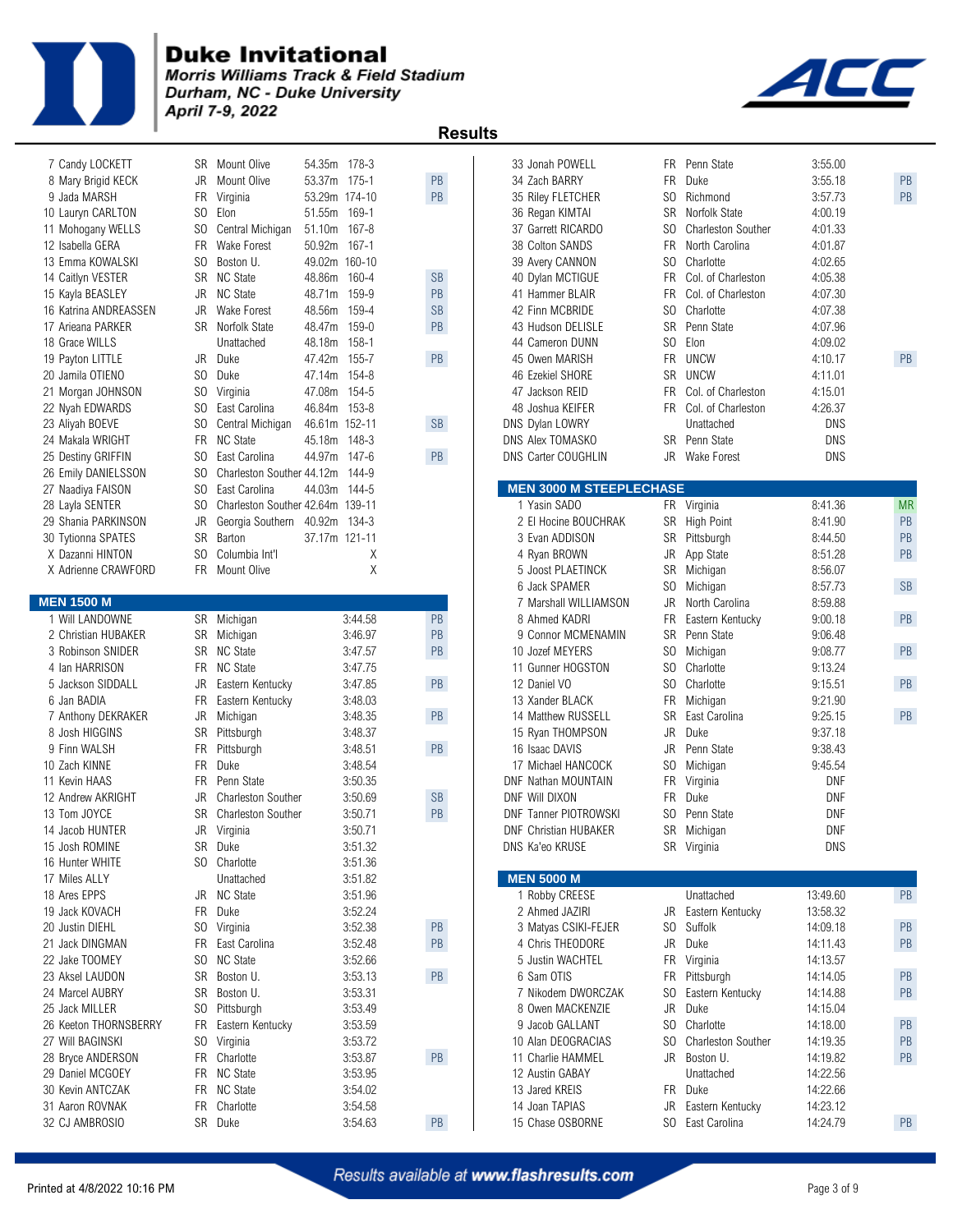

Morris Williams Track & Field Stadium Durham, NC - Duke University April 7-9, 2022



| 16 Anthony HANCOCK          | SO.       | Michigan                  | 14:25.71   | PB        | DNF Amando ROBLES          | SO.            | Barton              |                   | DNF                                      |        |           |
|-----------------------------|-----------|---------------------------|------------|-----------|----------------------------|----------------|---------------------|-------------------|------------------------------------------|--------|-----------|
| 17 Peter BORGER             | <b>JR</b> | Richmond                  | 14:26.10   | PB        | DNF Peyton HURD            | <b>JR</b>      | Radford             |                   | <b>DNF</b>                               |        |           |
| 18 Connor WELLS             | JR        | Duke                      | 14:27.58   | PB        | <b>DNS Evans CHERUIYOT</b> | <b>JR</b>      | Norfolk State       |                   | <b>DNS</b>                               |        |           |
| 19 Maddon MUHAMMAD          | <b>FR</b> | Charlotte                 | 14:28.34   |           |                            |                |                     |                   |                                          |        |           |
| 20 Charles KIPCHUMBA        | SO.       | Eastern Kentucky          | 14:28.97   |           | <b>MEN LONG JUMP</b>       |                |                     |                   |                                          |        |           |
| 21 Calbert GUEST            | SO.       | App State                 | 14:29.38   | PB        | 1 Ezra MELLINGER           | JR.            | Duke                | 7.50m             | $24 - 7\frac{1}{4}$                      | $+0.0$ | <b>MR</b> |
| 22 Enock KIPCHUMBA          | JR        | Eastern Kentucky          | 14:29.42   | PB        | 2 Josh COLLEY              |                | Unattached          | 7.44m             | $24 - 5$                                 | $+0.9$ |           |
| 23 Michael DURKIN           | <b>SR</b> | Charlotte                 | 14:29.64   | PB        | 3 Kollin SMITH             | SR             | Pittsburgh          | 7.42m             | $24 - 4\frac{1}{4}$                      | $+0.1$ | <b>SB</b> |
| 24 Colton YESNEY            | JR        | Michigan                  | 14:30.59   |           | 4 Owayne OWENS             | SO.            | Virginia            | 7.28m             | $23 - 10^{3}/4$                          | $+0.2$ |           |
| 25 Tommy GAFFEY             | <b>FR</b> | North Carolina            | 14:32.09   |           | 5 Jamar DAVIS              | SO.            | <b>NC State</b>     | 7.28m             | $23 - 10^{3}/4$                          | $+0.0$ |           |
| 26 Keaton ANDERSON          | JR        | Charlotte                 | 14:32.65   | PB        | 6 David GIBSON             |                | Boston North TC     | 7.25m             | $23 - 9\frac{1}{2}$                      | $+1.6$ |           |
| 27 Conor BOHRER             | <b>FR</b> | Duke                      | 14:33.08   | PB        | 7 Cassidy HENSHAW          |                | SR Michigan         | 7.15m             | $23 - 5\frac{1}{2}$                      | $+0.0$ | PB        |
| 28 Dylan LOWRY              |           | Unattached                | 14:36.16   | PB        | 8 Joshua PETERSON          | SO.            | Norfolk State       | 7.14m             | $23 - 5\frac{1}{4}$                      | $+2.4$ | <b>SB</b> |
| 29 Andrew LAUER             | FR.       | North Carolina            | 14:36.49   |           | 9 Camren WYNDER-HILL       | <b>JR</b>      | Norfolk State       | 7.12m             | $23 - 4\frac{1}{2}$                      | $+0.6$ | PB        |
| 30 Gavin KUHLENBECK         | SO.       | <b>Charleston Souther</b> | 14:36.59   | PB        | 10 Maxwell FORTE           | <b>FR</b>      | Duke                | 7.11m             | $23 - 4$                                 | $+0.6$ |           |
| 31 Griffin STAUDE           | <b>FR</b> | Eastern Kentucky          | 14:37.02   |           | 11 Michael HERZOG          | <b>FR</b>      | Duke                | 7.08m             | $23 - 2\frac{3}{4}$                      | $+0.0$ |           |
| 32 Eric HAMEL               | <b>SR</b> | Penn State                | 14:38.58   |           | 12 William SISTRUCK        | <b>FR</b>      | <b>NC State</b>     | 7.05m             | $23 - 1\frac{3}{4}$                      | $+0.4$ |           |
| 33 Michael HAGAN            | JR        | Boston U.                 | 14:41.43   | PB        | 13 Avery SCOTT             | S <sub>0</sub> | Charlotte           | 7.04m             | $23 - 1\frac{1}{4}$                      | $+3.1$ | <b>SB</b> |
| 34 John FLORENCE            | SO.       | Michigan                  | 14:42.47   |           | 14 Heldi VALIKAJ           | <b>FR</b>      | Virginia            | 7.01 <sub>m</sub> | $23 - 0$                                 | $+0.3$ |           |
| 35 Gavin PRIOR              | JR        | Charlotte                 | 14:43.60   | <b>SB</b> | 15 Bera AJALA              | SO.            | Michigan            | 6.99m             | $22 - 11\frac{1}{4}$                     | $+0.5$ | PB        |
| 36 James QUINN              | JR        | Richmond                  | 14:43.69   | PB        | 16 Javell BROWN            | SO.            | Western Carolina    | 6.92m             | $22 - 8\frac{1}{2}$                      | $+1.6$ |           |
| 37 Timothy DEPUE            | JR        | <b>Charleston Souther</b> | 14:45.92   | PB        | 17 Rodric COX-COOPER       | <b>JR</b>      | Norfolk State       | 6.91m             | $22 - 8$                                 | $+0.0$ | <b>SB</b> |
| 38 Chase BURRELL            | <b>FR</b> | App State                 | 14:46.49   | PB        | 18 Mohammed ALMARHOUN      | <b>SR</b>      | Duke                | 6.86m             | $22 - 6\frac{1}{4}$                      | $+2.6$ | <b>SB</b> |
| 39 Daniel KING              | FR.       | Elon                      | 14:59.01   | PB        | 19 Carson WOLTER           | SO.            | Charlotte           | 6.85m             | $22 - 5\frac{3}{4}$                      | $+0.4$ |           |
| 40 Shane MORAN              | <b>FR</b> | Mount Olive               | 15:01.55   | PB        | 20 Niejel WILKINS          | <b>SR</b>      | East Carolina       | 6.83m             | $22 - 5$                                 | $+0.0$ |           |
| 41 Tamer METWALLI           | <b>JR</b> | Elon                      | 15:03.01   |           | 21 Tianhao WEI             | SO.            | Michigan            | 6.79m             | $22 - 3\frac{1}{2}$                      | $+0.3$ | PB        |
|                             |           |                           | 15:03.03   | PB        |                            | S <sub>0</sub> |                     | 6.73m             | $22 - 1$                                 | $+1.7$ |           |
| 42 Benjamin PINCKNEY        | JR        | Radford                   |            |           | 22 Kamden JOHNSON          |                | Mount Olive         |                   |                                          |        |           |
| 43 Luke RICHARDS            | SO.       | Radford                   | 15:08.68   | PB        | 23 Ethan FRALISH           | <b>FR</b>      | Columbia Int'l      | 6.72m             | $22 - \frac{3}{4}$                       | $+1.8$ | PB        |
| 44 Ian NOBLE                | <b>FR</b> | Unattached                | 15:09.95   |           | 24 Jordan MCNAIR           | <b>FR</b>      | Charlotte           | 6.70m             | $21 - 11\frac{3}{4}$                     | $+2.3$ |           |
| 45 Cameron LEE              | <b>SR</b> | Mount Olive               | 15:10.15   | PB        | 25 Ryan ROSENBERGER        | <b>FR</b>      | Boston U.           | 6.69m             | $21 - 11\frac{1}{2}$                     | $+0.4$ |           |
| 46 Zach WEDDING             | <b>FR</b> | Charleston Souther        | 15:12.61   |           | 26 Brandon HARVEY          | <b>JR</b>      | Western Carolina    | 6.62m             | $21 - 8\frac{3}{4}$                      | $+1.8$ |           |
| 47 Adam RZENTKOWSKI         | <b>FR</b> | Central Michigan          | 15:15.85   |           | 27 Javon BROWN             | S <sub>0</sub> | Western Carolina    | 6.60m             | $21 - 8$                                 | $+0.7$ |           |
| 48 Sully SHELTON            | <b>FR</b> | North Carolina            | 15:16.33   |           | 28 Cobe WIGGINS            | <b>SR</b>      | Pittsburgh          | 6.60m             | $21 - 8$                                 | $+0.1$ | <b>SB</b> |
| 49 Rolando ORTIZ            | FR        | Eastern Kentucky          | 15:16.36   |           | 29 Owen PELLETIER          | <b>SR</b>      | <b>UNCW</b>         | 6.51m             | $21 - 4\frac{1}{4}$                      | $+0.5$ |           |
| 50 Clay KELLY               | <b>FR</b> | Radford                   | 15:29.20   | PB        | 30 Tyler RODRIGUEZ         | SO.            | Western Carolina    | 6.49m             | $21 - 3\frac{1}{2}$                      | $+0.3$ |           |
| 51 Alejo COBOS              | SO.       | Radford                   | 15:30.41   | PB        | 31 Ethan DRIVER            | <b>FR</b>      | Charlotte           | 6.45m             | $21 - 2$                                 | $-1.0$ |           |
| 52 Meshack KIPCHIRCHIR      | <b>SR</b> | Norfolk State             | 15:36.50   |           | 32 Steven FRANCO           | <b>FR</b>      | Boston U.           | 6.42m             | $21 - \frac{3}{4}$                       | $+0.9$ |           |
| 53 Jackson WEDGE            | SO.       | Col. of Charleston        | 15:36.86   | PB        | 33 Nathaniel WILLIAMS      | S <sub>0</sub> | East Carolina       | 6.32m             | $20 - 9$                                 | $+1.1$ |           |
| 54 Hayat KHAN               | <b>FR</b> | Radford                   | 15:47.07   | PB        | 34 Nile WALKER             | JR             | Norfolk State       | 6.22m             | $20 - 5$                                 | $+0.7$ |           |
| 55 Nik PETTINGA             | <b>FR</b> | Col. of Charleston        | 15:52.19   | PB        | 35 Nykie PRAY              | JR             | Mount Olive         | 6.19m             | $20 - 3\frac{3}{4}$                      | $+2.7$ |           |
| 56 Sam SIKORA               | SO.       | Radford                   | 16:00.17   |           | 36 Jaleal HAMLETT          | <b>FR</b>      | Mount Olive         | 6.14m             | $20 - 1\frac{3}{4}$                      | $-0.3$ |           |
| 57 Nicholas RIENZO          | <b>FR</b> | Col. of Charleston        | 16:07.11   | <b>PB</b> | 37 Jabari WILLIAMS         | <b>SR</b>      | Truett-McConnell    | 6.10m             | $20 - \frac{1}{4}$                       | $+2.3$ |           |
| 58 Chris POST               | JR        | Unattached                | 16:18.09   |           | 38 Paris HUSIC             |                | FR Shore A.C.       | $5.97m$           | $19 - 7$                                 | $-0.2$ |           |
| 59 Nick MCCUMSEY            | <b>FR</b> | Radford                   | 16:33.42   |           | 39 Chris ALEXANDER         | SO.            | <b>NC State</b>     | 5.49m             | $18-1/4$                                 | $+0.0$ |           |
| <b>DNF Patrick ANDERSON</b> | SO.       | North Carolina            | DNF        |           | 40 Jereme FAISON           | SR             | N.C. Central        | 5.44m             | $17 - 10\%$                              | $+0.4$ |           |
| DNF Jack AHO                | SR        | North Carolina            | DNF        |           | 41 Jayquan MICHAUX         | SO.            | Charlotte           | 4.80m             | $15-9$                                   | $+0.2$ |           |
| DNF Josh ROMINE             |           | SR Duke                   | DNF        |           | X Marcus ODUMS             |                | FR NC State         |                   | Χ                                        |        |           |
| DNF CJ AMBROSIO             | SR        | Duke                      | <b>DNF</b> |           | DNS Samuel ROSZAK          | FR             | Boston U.           |                   | <b>DNS</b>                               |        |           |
| DNF Zach KINNE              | FR.       | Duke                      | DNF        |           | DNS Isaiah ALLEN           |                | FR Eastern Kentucky |                   | DNS                                      |        |           |
| DNS Luke HENSELER           | SO.       | Pittsburgh                | DNS        |           |                            |                |                     |                   |                                          |        |           |
| DNS Jonathan VELASCO        | SO.       | <b>Wake Forest</b>        | DNS        |           | <b>MEN SHOT PUT</b>        |                |                     |                   |                                          |        |           |
| DNF Aidan TIERNEY           | JR        | Elon                      | <b>DNF</b> |           | 1 Thomas KITCHELL          |                | SO Wake Forest      |                   | 18.74m 61-5 <sup>3</sup> / <sub>4</sub>  |        | PB        |
| DNF Jeff WEDDING            | FR        | Charleston Souther        | <b>DNF</b> |           | 2 Chris VAN NIEKERK        | SO.            | <b>High Point</b>   |                   | 17.86m 58-71/4                           |        |           |
| DNF Jason THOMSON           | FR        | North Carolina            | DNF        |           | 3 Claudio ROMERO           |                | FR Virginia         |                   | 17.59m 57-81/2                           |        |           |
| <b>DNF Marcel AUBRY</b>     | SR        | Boston U.                 | DNF        |           | 4 Mason ELLIS              | SO.            | Wake Forest         |                   | 17.21m 56-5 <sup>3</sup> / <sub>4</sub>  |        | PB        |
| <b>DNF Foster MALLECK</b>   | SR        | Boston U.                 | <b>DNF</b> |           | 5 Madias LOPER             | JR             | North Carolina      |                   | 17.13m 56-21/2                           |        |           |
| DNF Harry MONROE            | JR        | Virginia                  | DNF        |           | 6 Aiden FELTY              | SO.            | Michigan            |                   | 16.74m 54-111/4                          |        | PB        |
| <b>DNS Colton SANDS</b>     | FR        | North Carolina            | <b>DNS</b> |           | 7 Deandre LEITH            | FR             | Columbia Int'l      |                   | 16.73m 54-10 <sup>3</sup> / <sub>4</sub> |        |           |
| DNS Will COOGAN             | SO.       | North Carolina            | <b>DNS</b> |           | 8 Gabe HICKMAN             | FR             | Boston U.           |                   | 16.51m 54-2                              |        |           |
| <b>DNF Cameron DUNN</b>     |           | SO Elon                   | DNF        |           | 9 Connor MATHIS            | JR.            | Wake Forest         |                   | 16.19m 53-11/2                           |        | <b>SB</b> |
|                             |           |                           |            |           |                            |                |                     |                   |                                          |        |           |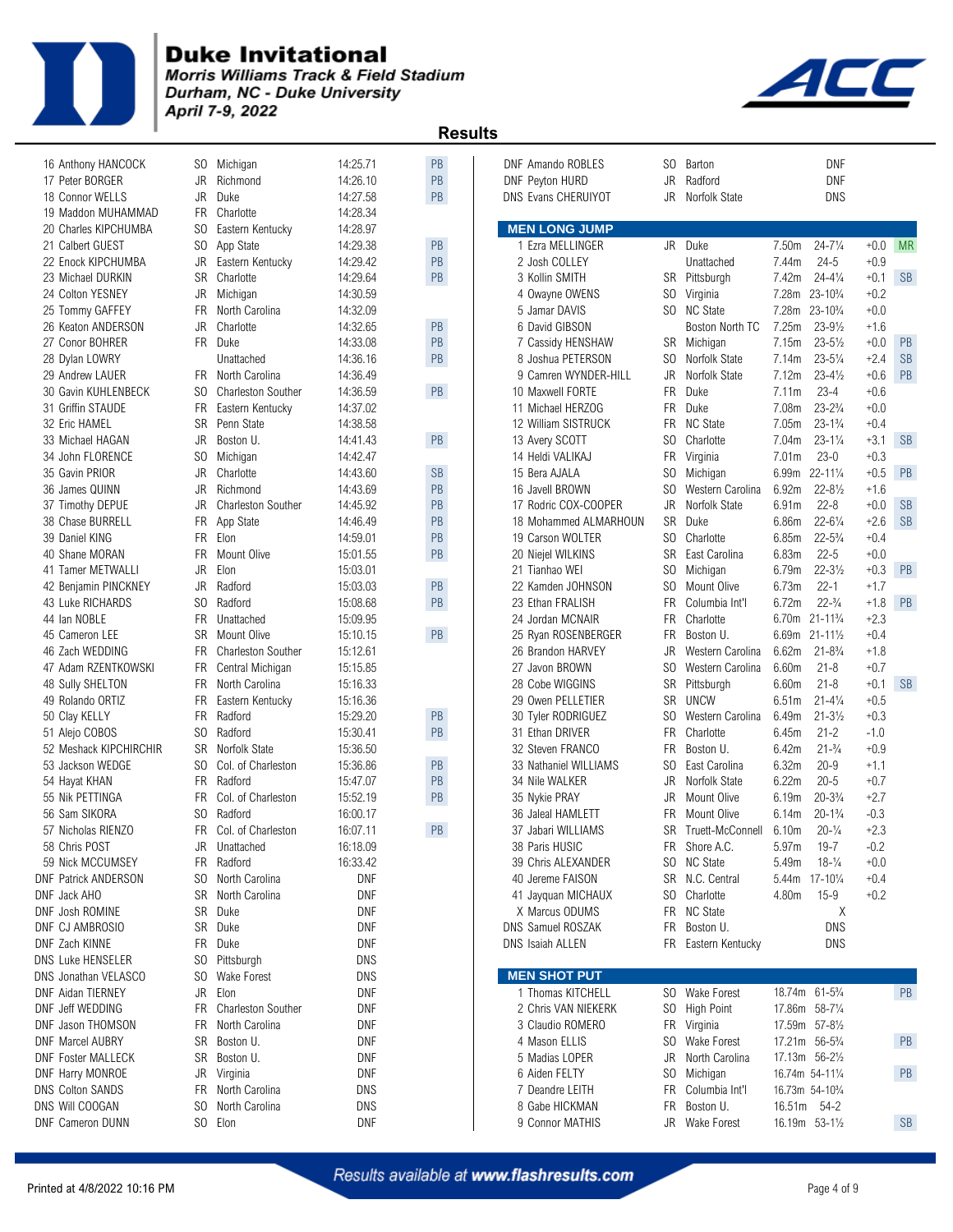

Morris Williams Track & Field Stadium Durham, NC - Duke University April 7-9, 2022



| 10 Cole TUCKER                  | FR.             | Boston U.                                        | 16.02m 52-6 <sup>3</sup> / <sub>4</sub> |                     |      |               | 6 Courtney HIGGINS                           |            | SR VCU             |                 | 14.23                                   | 946        | PB        |
|---------------------------------|-----------------|--------------------------------------------------|-----------------------------------------|---------------------|------|---------------|----------------------------------------------|------------|--------------------|-----------------|-----------------------------------------|------------|-----------|
| 11 Jacob SOORUS                 | SO.             | Charlotte                                        | 15.58m 51-11/2                          |                     |      |               | 7 Brianna SMITH                              | SO.        | Duke               |                 | 14.30                                   | 936        | PB        |
| 12 John CAGLIONE                | SR              | Citadel                                          | 15.44m                                  | $50 - 8$            |      |               | 8 Olivia HANKEY                              | JR         | Central Michigan   |                 | 14.42                                   | 920        | PB        |
| 13 Michael CALHOUN              | SO.             | Charleston Souther 15.42m 50-71/4                |                                         |                     |      |               | 9 Jada JOHNSON                               | SO.        | Harvard            |                 | 14.44                                   | 917        |           |
| 14 Nick CLOUD                   | <b>FR</b>       | Mount Olive                                      | 15.01m                                  | $49 - 3$            |      | PB            | 10 Emma GARCIA PALENCIA                      | SO.        | Eastern Kentucky   |                 | 14.84                                   | 863        | PB        |
| 15 Matthew SWEPSON              | S <sub>0</sub>  | N.C. Central                                     | 14.74m                                  | $48 - 4\frac{1}{2}$ |      |               | 11 Meghan O'MALLEY                           | JR         | <b>Wake Forest</b> |                 | 15.04                                   | 836        |           |
| 16 Paris HUSIC                  | FR.             | Shore A.C.                                       | 14.70m 48-2 <sup>3</sup> / <sub>4</sub> |                     |      |               | 12 Mackenzie WHITAKER                        | SR         | East Carolina      |                 | 15.15                                   | 822        |           |
| 17 Nate KARL                    | S <sub>0</sub>  | App State                                        | 14.69m                                  | $48 - 2\frac{1}{2}$ |      |               | 13 Hannah ANGEL                              | FR.        | Charlotte          |                 | 15.30                                   | 802        | <b>SB</b> |
| 18 Josh FAISON                  | JR              | Mount Olive                                      | 14.57m                                  | $47 - 9\frac{3}{4}$ |      |               | 14 Jailah CHANNER                            | SO.        | VCU                |                 | 15.38                                   | 792        |           |
| 19 Nathan MYERS                 | SO.             | Charleston Souther 14.56m                        |                                         | $47 - 9\frac{1}{4}$ |      | PB            | 15 Lilly WOLF                                | <b>FR</b>  | <b>High Point</b>  |                 | 15.44                                   | 784        | PB        |
| 20 Fred LU                      | SR              | Boston U.                                        | 14.45m                                  | $47 - 5$            |      |               | 16 Taylor JAMES                              |            | SO VCU             |                 | 15.87                                   | 730        | <b>SB</b> |
| 21 Tv CASTRO                    | <b>FR</b>       | North Carolina                                   | 14.02m                                  | $46 - 0$            |      |               | 17 Clare MCNAMARA                            | SO.        | Michigan           |                 | 16.10                                   | 702        | PB        |
| 22 Kyle STRINGER                | <b>SR</b>       | Truett-McConnell 13.57m                          |                                         | $44 - 6\frac{1}{4}$ |      |               | 18 Hollie THURGOOD                           | FR.        | Elon               |                 | 16.29                                   | 679        |           |
| 23 Kenneth KING                 | SO.             | <b>UNCW</b>                                      | 13.26m                                  | $43-6$              |      |               |                                              |            |                    |                 |                                         |            |           |
| 24 Dillon GOOCH                 | JR              | Truett-McConnell 11.80m 38-83/4                  |                                         |                     |      |               | <b>HEPT WOMEN HIGH JUMP</b>                  |            |                    |                 |                                         |            |           |
| X Timothy SNYDER                | SO.             | App State                                        |                                         | Χ                   |      |               | 1 Brianna SMITH                              |            | SO Duke            | 1.75m           | $5 - 8\frac{3}{4}$                      | 916        |           |
| DNS Noah ROOKS                  |                 | FR App State                                     |                                         | <b>DNS</b>          |      |               | 2 Meghan O'MALLEY                            |            | JR Wake Forest     | 1.69m           | $5 - 6\frac{1}{2}$                      | 842        | PB        |
| X Alex HOFFMAN                  | FR              | <b>High Point</b>                                |                                         | Χ                   |      |               | 3 Shaina BURNS                               |            | Unattached         | 1.66m           | $5 - 5\frac{1}{4}$                      | 806        |           |
| X Logan CARROLL                 |                 | SR East Carolina                                 |                                         | X                   |      |               | 4 Zoe HUGHES                                 | SR         | Duke               | 1.63m           | $5 - 4\frac{1}{4}$                      | 771        |           |
|                                 |                 |                                                  |                                         |                     |      |               | 5 Alix STILL                                 | JR         | Virginia           | 1.60m           | $5 - 3$                                 | 736        |           |
| <b>MEN HAMMER</b>               |                 |                                                  |                                         |                     |      |               | 6 Jailah CHANNER                             | SO.        | VCU                | 1.60m           | $5-3$                                   | 736        | $=$ PB    |
| 1 Alex YOUNG                    |                 | SR Unattached                                    | 73.81m 242-2                            |                     |      | <b>MR</b>     | 7 Mackenzie WHITAKER                         | SR         | East Carolina      | 1.60m           | $5 - 3$                                 | 736        |           |
| 2 Johnnie JACKSON               | 3               | Unattached                                       | 71.76m 235-5                            |                     |      | <b>SB</b>     | 8 Jada JOHNSON                               | SO.        | Harvard            | 1.57m           | $5 - 1\frac{3}{4}$                      | 701        |           |
| 3 Vlad PAVLENKO                 |                 | Unattached                                       | 70.67m 231-10                           |                     |      |               | 9 Theresa MAYANJA                            | SR         | Michigan           | 1.57m           | $5 - 1\frac{3}{4}$                      | 701        |           |
| 4 James JOYCEY<br>5 Tom PARKER  | JR<br><b>SR</b> | North Carolina<br>Blackheath & Brom 66.15m 217-0 | 67.04m 219-11                           |                     |      | <b>SB</b>     | 10 Emma GARCIA PALENCIA<br>11 Clare MCNAMARA | SO.<br>SO. | Eastern Kentucky   | 1.57m           | $5 - 1\frac{3}{4}$<br>$5 - \frac{1}{2}$ | 701<br>666 |           |
|                                 | SR              | Unattached                                       | 65.18m 213-10                           |                     |      |               |                                              | SR         | Michigan<br>VCU    | 1.54m<br>1.54m  | $5 - \frac{1}{2}$                       | 666        |           |
| 6 Ryan DAVIS<br>7 Troy YEARWOOD | JR              | North Carolina                                   | 65.02m 213-4                            |                     |      | PB            | 12 Courtney HIGGINS<br>13 Hannah ANGEL       | FR.        | Charlotte          | 1.54m           | $5 - \frac{1}{2}$                       | 666        | PB        |
| 8 Jack PIHLKAR                  | <b>SR</b>       | <b>Wake Forest</b>                               | 64.43m 211-4                            |                     |      | PB            | 14 Olivia HANKEY                             | JR         | Central Michigan   | 1.51m           | $4 - 11\frac{1}{2}$                     | 632        | PB        |
| 9 Jon WOJCUICH                  | SR              | Mount Olive                                      | 60.68m 199-1                            |                     |      |               | 15 Izzy GOUDROS                              | <b>FR</b>  | Harvard            | 1.51m           | $4 - 11\frac{1}{2}$                     | 632        |           |
| 10 Evangelos FRADELAKIS         |                 | SR Virginia                                      | 60.14m 197-4                            |                     |      |               | 16 Hollie THURGOOD                           | <b>FR</b>  | Elon               | 1.48m           | $4 - 10\frac{1}{4}$                     | 599        |           |
| 11 Andrew WHITE                 | JR              | Wake Forest                                      | 60.01m 196-10                           |                     |      |               | 17 Taylor JAMES                              | SO.        | VCU                | 1.48m           | $4 - 10\frac{1}{4}$                     | 599        | PB        |
| 12 Jacob LEMMON                 | <b>FR</b>       | Virginia                                         | 58.92m 193-4                            |                     |      |               | 18 Lilly WOLF                                |            | FR High Point      | 1.45m           | $4 - 9$                                 | 566        | PB        |
| 13 John CAGLIONE                |                 | SR Citadel                                       | 58.30m 191-3                            |                     |      |               |                                              |            |                    |                 |                                         |            |           |
| 14 Andrew HABERMAN              | SR              | NC State                                         | 58.14m                                  | 190-9               |      |               | <b>HEPT WOMEN SHOT PUT</b>                   |            |                    |                 |                                         |            |           |
| 15 Thomas KITCHELL              | SO.             | <b>Wake Forest</b>                               | 57.41m 188-4                            |                     |      |               | 1 Shaina BURNS                               |            | Unattached         | 13.02m          | $42 - 8\frac{3}{4}$                     | 729        |           |
| 16 Jacob GOLDBERG               | SO.             | Unattached                                       | 54.99m                                  | 180-5               |      |               | 2 Theresa MAYANJA                            |            | SR Michigan        |                 | 12.27m 40-31/4                          | 679        | PB        |
| 17 Chianti GHEE                 | SR              | Barton                                           | 54.77m 179-8                            |                     |      | PB            | 3 Emma GARCIA PALENCIA                       | SO.        | Eastern Kentucky   | 11.72m 38-51/2  |                                         | 643        |           |
| 18 Tony SOMMERS                 | <b>SR</b>       | Michigan                                         | 53.97m                                  | 177-0               |      | PB            | 4 Clare MCNAMARA                             | SO.        | Michigan           | 11.72m          | $38 - 5\frac{1}{2}$                     | 643        | PB        |
| 19 Lance PENEGAR                | FR.             | NC State                                         | 52.45m 172-1                            |                     |      | PB            | 5 Zoe HUGHES                                 | SR         | Duke               | 11.46m          | $37 - 7\frac{1}{4}$                     | 625        |           |
| 20 Zachary WEINSTEIN            | <b>SR</b>       | App State                                        | 50.57m 165-11                           |                     |      | PB            | 6 Brianna SMITH                              | SO.        | Duke               | 11.25m          | $36 - 11$                               | 612        | PB        |
| 21 Mason ELLIS                  |                 | SO Wake Forest                                   | 49.42m 162-2                            |                     |      | <b>PB</b>     | 7 Lilly WOLF                                 |            | FR High Point      | 11.10m 36-5     |                                         | 602        |           |
| 22 Alex SMITH-FORTE             |                 | SO Mount Olive                                   | 47.41m 155-6                            |                     |      |               | 8 Izzy GOUDROS                               |            | FR Harvard         | 11.06m 36-31/2  |                                         | 599        |           |
| 23 Israel LONG                  | FR              | Mount Olive                                      | 45.73m 150-0                            |                     |      | PB            | 9 Courtney HIGGINS                           |            | SR VCU             |                 | $11.01m$ 36-11/ <sub>2</sub>            | 596        |           |
| 24 Timothy SNYDER               | SO.             | App State                                        | 45.64m 149-9                            |                     |      |               | 10 Hollie THURGOOD                           | FR         | Elon               |                 | 10.93m 35-101/2                         | 591        |           |
| 25 Michael CALHOUN              |                 | SO Charleston Souther 45.54m 149-5               |                                         |                     |      |               | 11 Mackenzie WHITAKER                        | SR         | East Carolina      |                 | 10.79m 35-4 <sup>3</sup> / <sub>4</sub> | 581        |           |
| 26 Alex HOFFMAN                 |                 | FR High Point                                    | 45.20m 148-3                            |                     |      |               | 12 Jada JOHNSON                              | SO -       | Harvard            |                 | 10.60m 34-91/2                          | 569        | PB        |
| 27 Nathan MYERS                 | SO.             | Charleston Souther 44.71m                        |                                         | 146-8               |      | $\mathsf{PB}$ | 13 Alix STILL                                |            | JR Virginia        | 10.54m          | 34-7                                    | 565        |           |
| 28 Ty CASTRO                    | FR              | North Carolina                                   | 42.39m 139-1                            |                     |      | PB            | 14 Olivia HANKEY                             | JR         | Central Michigan   | 10.01m 32-101/4 |                                         | 530        | <b>PB</b> |
| X Brayden RADHUBER              | JR              | North Carolina                                   |                                         | Χ                   |      |               | 15 Meghan O'MALLEY                           | JR         | <b>Wake Forest</b> | 9.98m           | $32 - 9$                                | 528        | PB        |
| X Kenneth KING                  | S <sub>0</sub>  | <b>UNCW</b>                                      |                                         | Χ                   |      |               | 16 Jailah CHANNER                            |            | SO VCU             | 9.25m           | $30 - 4\frac{1}{4}$                     | 480        |           |
| DNS Eli WINTER                  | <b>FR</b>       | Michigan                                         |                                         | <b>DNS</b>          |      |               | 17 Taylor JAMES                              |            | SO VCU             |                 | 7.91m 25-111/2                          | 394        |           |
| DNS Jurcek KORPIC LESJAK        |                 | SO Charlotte                                     |                                         | <b>DNS</b>          |      |               | 18 Hannah ANGEL                              |            | FR Charlotte       | 7.18m           | $23 - 6\frac{3}{4}$                     | 347        | PB        |
| <b>HEPT WOMEN 100 M HURDLES</b> |                 |                                                  |                                         |                     |      |               | <b>HEPT WOMEN 200 M</b>                      |            |                    |                 |                                         |            |           |
| 1 Zoe HUGHES                    |                 | SR Duke                                          |                                         | 13.75               | 1014 | <b>SB</b>     | 1 Izzy GOUDROS                               | FR         | Harvard            |                 | 24.31                                   | 951        |           |
| 2 Alix STILL                    |                 | JR Virginia                                      |                                         | 13.82               | 1004 | <b>PB</b>     | 2 Zoe HUGHES                                 |            | SR Duke            |                 | 25.24                                   | 865        | PB        |
| 3 Izzy GOUDROS                  |                 | FR Harvard                                       |                                         | 13.84               | 1001 |               | 3 Olivia HANKEY                              | JR         | Central Michigan   |                 | 25.25                                   | 864        |           |
| 4 Shaina BURNS                  |                 | Unattached                                       |                                         | 13.91               | 991  |               | 4 Alix STILL                                 | JR         | Virginia           |                 | 25.28                                   | 861        |           |
| 5 Theresa MAYANJA               |                 | SR Michigan                                      |                                         | 14.07               | 968  | <b>SB</b>     | 5 Brianna SMITH                              |            | SO Duke            |                 | 25.33                                   | 857        | <b>SB</b> |
|                                 |                 |                                                  |                                         |                     |      |               |                                              |            |                    |                 |                                         |            |           |

| 6 Courtney HIGGINS<br>7 Brianna SMITH<br>8 Olivia HANKEY<br>9 Jada JOHNSON<br>11 Meghan O'MALLEY<br>12 Mackenzie WHITAKER<br>13 Hannah ANGEL<br>14 Jailah CHANNER<br>15 Lilly WOLF<br>16 Taylor JAMES<br>17 Clare MCNAMARA<br>18 Hollie THURGOOD | 10 Emma GARCIA PALENCIA     | SR<br>SO<br>JR<br>SO.<br>SO.<br>JR<br><b>SR</b><br>FR.<br>SO.<br>FR<br>S <sub>0</sub><br>SO.<br>FR. | <b>VCU</b><br>Duke<br>Central Michigan<br>Harvard<br>Eastern Kentucky<br>Wake Forest<br>East Carolina<br>Charlotte<br>VCU<br><b>High Point</b><br>VCU<br>Michigan<br>Elon |                                         | 14.23<br>14.30<br>14.42<br>14.44<br>14.84<br>15.04<br>15.15<br>15.30<br>15.38<br>15.44<br>15.87<br>16.10<br>16.29 | 946<br>936<br>920<br>917<br>863<br>836<br>822<br>802<br>792<br>784<br>730<br>702<br>679 | PB<br>PB<br>PB<br>PB<br><b>SB</b><br>PB<br><b>SB</b><br>PB |
|--------------------------------------------------------------------------------------------------------------------------------------------------------------------------------------------------------------------------------------------------|-----------------------------|-----------------------------------------------------------------------------------------------------|---------------------------------------------------------------------------------------------------------------------------------------------------------------------------|-----------------------------------------|-------------------------------------------------------------------------------------------------------------------|-----------------------------------------------------------------------------------------|------------------------------------------------------------|
|                                                                                                                                                                                                                                                  | <b>HEPT WOMEN HIGH JUMP</b> |                                                                                                     |                                                                                                                                                                           |                                         |                                                                                                                   |                                                                                         |                                                            |
| 1 Brianna SMITH                                                                                                                                                                                                                                  |                             | SO.                                                                                                 | Duke                                                                                                                                                                      | 1.75m                                   | $5 - 8\frac{3}{4}$                                                                                                | 916                                                                                     |                                                            |
| 2 Meghan O'MALLEY                                                                                                                                                                                                                                |                             | JR                                                                                                  | Wake Forest                                                                                                                                                               | 1.69m                                   | $5 - 6\frac{1}{2}$                                                                                                | 842                                                                                     | PB                                                         |
| 3 Shaina BURNS                                                                                                                                                                                                                                   |                             |                                                                                                     | Unattached                                                                                                                                                                | 1.66m                                   | $5 - 5\frac{1}{4}$                                                                                                | 806                                                                                     |                                                            |
| 4 Zoe HUGHES                                                                                                                                                                                                                                     |                             | SR                                                                                                  | Duke                                                                                                                                                                      | 1.63m                                   | $5 - 4\frac{1}{4}$                                                                                                | 771                                                                                     |                                                            |
| 5 Alix STILL<br>6 Jailah CHANNER                                                                                                                                                                                                                 |                             | JR<br>SO.                                                                                           | Virginia<br>VCU                                                                                                                                                           | 1.60m<br>1.60m                          | $5 - 3$<br>$5 - 3$                                                                                                | 736<br>736                                                                              | $=$ PB                                                     |
| 7 Mackenzie WHITAKER                                                                                                                                                                                                                             |                             | SR                                                                                                  | East Carolina                                                                                                                                                             | 1.60m                                   | $5 - 3$                                                                                                           | 736                                                                                     |                                                            |
| 8 Jada JOHNSON                                                                                                                                                                                                                                   |                             | SO.                                                                                                 | Harvard                                                                                                                                                                   | 1.57m                                   | $5 - 1\frac{3}{4}$                                                                                                | 701                                                                                     |                                                            |
| 9 Theresa MAYANJA                                                                                                                                                                                                                                |                             | SR                                                                                                  | Michigan                                                                                                                                                                  | 1.57m                                   | $5 - 1\frac{3}{4}$                                                                                                | 701                                                                                     |                                                            |
|                                                                                                                                                                                                                                                  | 10 Emma GARCIA PALENCIA     | SO.                                                                                                 | Eastern Kentucky                                                                                                                                                          | 1.57m                                   | $5 - 1\frac{3}{4}$                                                                                                | 701                                                                                     |                                                            |
| 11 Clare MCNAMARA                                                                                                                                                                                                                                |                             | SO.                                                                                                 | Michigan                                                                                                                                                                  | 1.54m                                   | $5 - \frac{1}{2}$                                                                                                 | 666                                                                                     |                                                            |
| 12 Courtney HIGGINS                                                                                                                                                                                                                              |                             | SR                                                                                                  | VCU                                                                                                                                                                       | 1.54m                                   | $5 - \frac{1}{2}$                                                                                                 | 666                                                                                     |                                                            |
| 13 Hannah ANGEL                                                                                                                                                                                                                                  |                             | FR.                                                                                                 | Charlotte                                                                                                                                                                 | 1.54m                                   | $5 - \frac{1}{2}$                                                                                                 | 666                                                                                     | PB                                                         |
| 14 Olivia HANKEY                                                                                                                                                                                                                                 |                             | JR                                                                                                  | Central Michigan                                                                                                                                                          | 1.51 <sub>m</sub>                       | $4 - 11\frac{1}{2}$                                                                                               | 632                                                                                     | PB                                                         |
| 15 Izzy GOUDROS                                                                                                                                                                                                                                  |                             | FR.                                                                                                 | Harvard                                                                                                                                                                   | 1.51 <sub>m</sub>                       | $4 - 11\frac{1}{2}$                                                                                               | 632                                                                                     |                                                            |
| 16 Hollie THURGOOD                                                                                                                                                                                                                               |                             | FR.                                                                                                 | Elon                                                                                                                                                                      | 1.48m                                   | 4-101/4                                                                                                           | 599                                                                                     |                                                            |
| 17 Taylor JAMES                                                                                                                                                                                                                                  |                             | SO.                                                                                                 | VCU<br><b>High Point</b>                                                                                                                                                  | 1.48m<br>1.45m                          | 4-101/4<br>4-9                                                                                                    | 599<br>566                                                                              | PB<br>PB                                                   |
|                                                                                                                                                                                                                                                  |                             |                                                                                                     |                                                                                                                                                                           |                                         |                                                                                                                   |                                                                                         |                                                            |
| 18 Lilly WOLF                                                                                                                                                                                                                                    |                             | FR                                                                                                  |                                                                                                                                                                           |                                         |                                                                                                                   |                                                                                         |                                                            |
|                                                                                                                                                                                                                                                  |                             |                                                                                                     |                                                                                                                                                                           |                                         |                                                                                                                   |                                                                                         |                                                            |
| 1 Shaina BURNS                                                                                                                                                                                                                                   | <b>HEPT WOMEN SHOT PUT</b>  |                                                                                                     | Unattached                                                                                                                                                                | 13.02m                                  | $42 - 8\frac{3}{4}$                                                                                               | 729                                                                                     |                                                            |
| 2 Theresa MAYANJA                                                                                                                                                                                                                                |                             | SR                                                                                                  | Michigan                                                                                                                                                                  | 12.27m                                  | $40 - 3\frac{1}{4}$                                                                                               | 679                                                                                     | <b>PB</b>                                                  |
|                                                                                                                                                                                                                                                  | 3 Emma GARCIA PALENCIA      | SO.                                                                                                 | Eastern Kentucky                                                                                                                                                          | 11.72m                                  | $38 - 5\frac{1}{2}$                                                                                               | 643                                                                                     |                                                            |
| 4 Clare MCNAMARA                                                                                                                                                                                                                                 |                             | SO.                                                                                                 | Michigan                                                                                                                                                                  | 11.72m 38-51/2                          |                                                                                                                   | 643                                                                                     | PB                                                         |
| 5 Zoe HUGHES                                                                                                                                                                                                                                     |                             | SR                                                                                                  | Duke                                                                                                                                                                      | 11.46m                                  | $37 - 7\frac{1}{4}$                                                                                               | 625                                                                                     |                                                            |
| 6 Brianna SMITH                                                                                                                                                                                                                                  |                             | SO.                                                                                                 | Duke                                                                                                                                                                      | 11.25m                                  | $36 - 11$                                                                                                         | 612                                                                                     | PB                                                         |
| 7 Lilly WOLF                                                                                                                                                                                                                                     |                             | FR                                                                                                  | <b>High Point</b>                                                                                                                                                         | 11.10m                                  | $36 - 5$                                                                                                          | 602                                                                                     |                                                            |
| 8 Izzy GOUDROS                                                                                                                                                                                                                                   |                             |                                                                                                     | FR Harvard                                                                                                                                                                | 11.06m 36-31/2                          |                                                                                                                   | 599                                                                                     |                                                            |
| 9 Courtney HIGGINS                                                                                                                                                                                                                               |                             |                                                                                                     | SR VCU                                                                                                                                                                    | 11.01m 36-11/2                          |                                                                                                                   | 596                                                                                     |                                                            |
| 10 Hollie THURGOOD                                                                                                                                                                                                                               |                             | FR                                                                                                  | Elon                                                                                                                                                                      | 10.93m 35-101/2                         |                                                                                                                   | 591                                                                                     |                                                            |
| 11 Mackenzie WHITAKER                                                                                                                                                                                                                            |                             | SR                                                                                                  | East Carolina<br>Harvard                                                                                                                                                  | 10.79m 35-4 <sup>3</sup> / <sub>4</sub> |                                                                                                                   | 581                                                                                     |                                                            |
| 12 Jada JOHNSON<br>13 Alix STILL                                                                                                                                                                                                                 |                             | SO.<br>JR                                                                                           |                                                                                                                                                                           | 10.60m 34-91/2<br>10.54m                | 34-7                                                                                                              | 569<br>565                                                                              | PB                                                         |
| 14 Olivia HANKEY                                                                                                                                                                                                                                 |                             | JR                                                                                                  | Virginia<br>Central Michigan                                                                                                                                              | 10.01m 32-101/4                         |                                                                                                                   | 530                                                                                     | PB                                                         |
| 15 Meghan O'MALLEY                                                                                                                                                                                                                               |                             | JR                                                                                                  | Wake Forest                                                                                                                                                               | 9.98m                                   | $32 - 9$                                                                                                          | 528                                                                                     | PB                                                         |
| 16 Jailah CHANNER                                                                                                                                                                                                                                |                             | SO.                                                                                                 | <b>VCU</b>                                                                                                                                                                | 9.25m                                   | $30 - 4\frac{1}{4}$                                                                                               | 480                                                                                     |                                                            |
| 17 Taylor JAMES                                                                                                                                                                                                                                  |                             | SO.                                                                                                 | <b>VCU</b>                                                                                                                                                                | 7.91m                                   | $25 - 11\frac{1}{2}$                                                                                              | 394                                                                                     |                                                            |
| 18 Hannah ANGEL                                                                                                                                                                                                                                  |                             | FR                                                                                                  | Charlotte                                                                                                                                                                 | 7.18m                                   | $23 - 6\frac{3}{4}$                                                                                               | 347                                                                                     | PB                                                         |
|                                                                                                                                                                                                                                                  |                             |                                                                                                     |                                                                                                                                                                           |                                         |                                                                                                                   |                                                                                         |                                                            |
| <b>HEPT WOMEN 200 M</b>                                                                                                                                                                                                                          |                             |                                                                                                     |                                                                                                                                                                           |                                         |                                                                                                                   |                                                                                         |                                                            |
| 1 Izzy GOUDROS                                                                                                                                                                                                                                   |                             | FR                                                                                                  | Harvard                                                                                                                                                                   |                                         | 24.31                                                                                                             | 951                                                                                     |                                                            |
| 2 Zoe HUGHES<br>3 Olivia HANKEY                                                                                                                                                                                                                  |                             | SR<br>JR                                                                                            | Duke                                                                                                                                                                      |                                         | 25.24                                                                                                             | 865                                                                                     | PB                                                         |
| 4 Alix STILL                                                                                                                                                                                                                                     |                             | JR                                                                                                  | Central Michigan<br>Virginia                                                                                                                                              |                                         | 25.25<br>25.28                                                                                                    | 864<br>861                                                                              |                                                            |
| 5 Brianna SMITH                                                                                                                                                                                                                                  |                             | SO                                                                                                  | Duke                                                                                                                                                                      |                                         | 25.33                                                                                                             | 857                                                                                     | SB                                                         |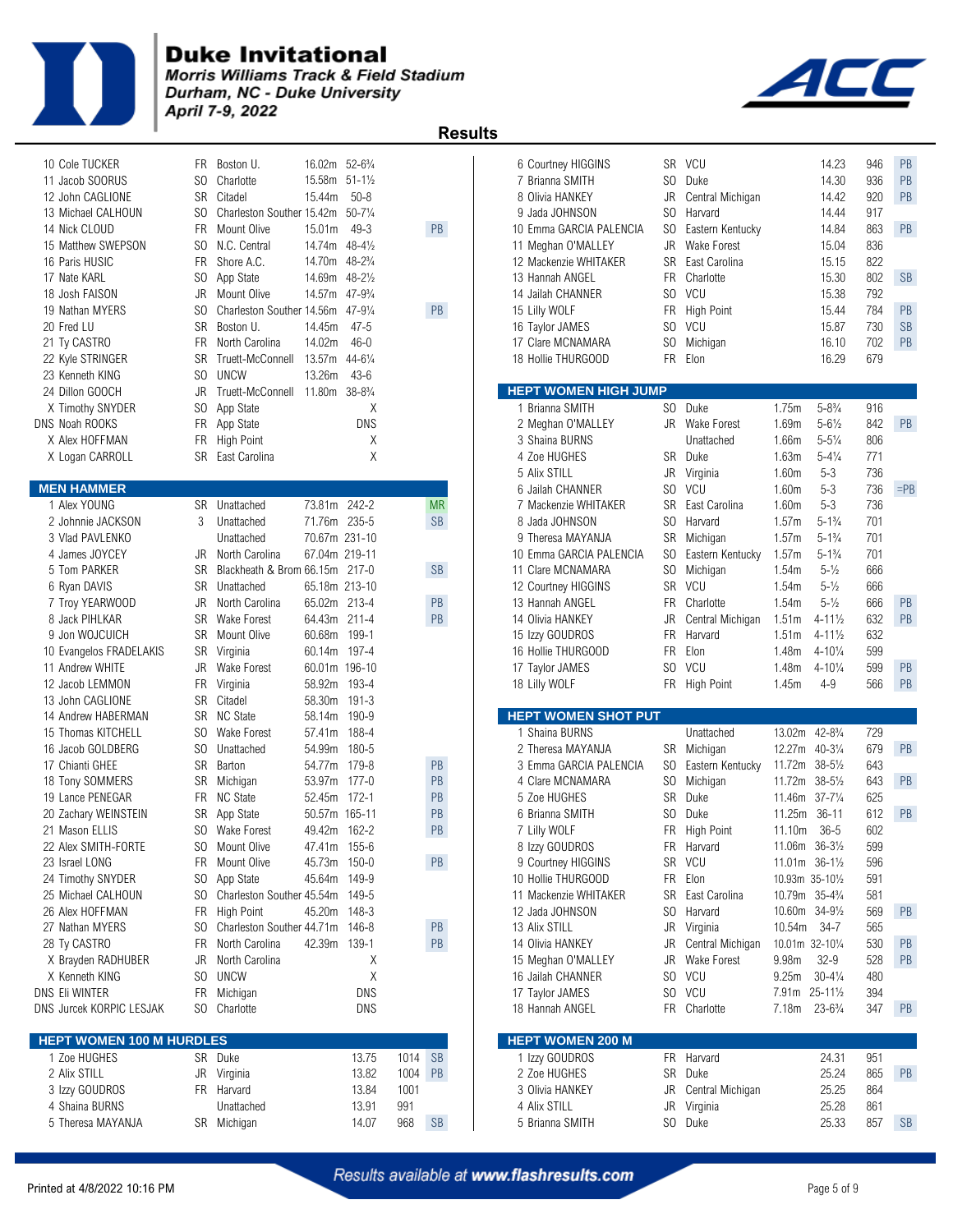

**Morris Williams Track & Field Stadium** Durham, NC - Duke University April 7-9, 2022

 **Results** 

| 6 Shaina BURNS<br>7 Courtney HIGGINS<br>8 Emma GARCIA PALENCIA<br>9 Theresa MAYANJA<br>0 Jailah CHANNER<br>1 Jada JOHNSON<br>2 Meghan O'MALLEY<br>3 Mackenzie WHITAKER<br>4 Clare MCNAMARA<br>5 Taylor JAMES<br>6 Lilly WOLF<br>7 Hollie THURGOOD<br>8 Hannah ANGEL                                                                                         | SO                                   | Unattached<br>SR VCU<br>SO Eastern Kentucky<br>SR Michigan<br>SO VCU<br>SO Harvard<br>JR Wake Forest<br>SR East Carolina<br>Michigan<br>SO VCU<br>FR High Point<br>FR Elon<br>FR Charlotte                                                            |                                                                                                                                                                                                                                             | 25.52<br>25.83<br>26.05<br>26.14<br>26.32<br>26.33<br>26.48<br>26.59<br>26.66<br>26.91<br>27.07<br>28.09<br>28.77                                                                                                                                                                                                                                                        | 840<br>812<br>793<br>785<br>769<br>769<br>756<br>746<br>740<br>719<br>706<br>624<br>571                                  | PB<br>PB<br>PB<br>PB                                 | 6 Brianna SMITH<br>7 Emma GARCIA PALENCIA<br>8 Courtney HIGGINS<br>9 Jailah CHANNER<br>10 Meghan O'MALLEY<br>11 Lilly WOLF<br>12 Theresa MAYANJA<br>13 Hannah ANGEL<br>14 Hollie THURGOOD<br>15 Taylor JAMES<br><b>DNF Alix STILL</b><br><b>DNF Mackenzie WHITAKER</b><br><b>DNS Zoe HUGHES</b>                                                                              | SO.<br>JR<br>FR<br>SR<br>FR.<br><b>FR</b><br>SO.<br>JR<br>SR | Duke<br>SO Eastern Kentucky<br>SR VCU<br>SO VCU<br><b>Wake Forest</b><br><b>High Point</b><br>Michigan<br>Charlotte<br>Elon<br>VCU<br>Virginia<br>East Carolina<br>SR Duke                                                  | 2:24.89<br>2:26.62<br>2:30.52<br>2:31.76<br>2:32.45<br>2:33.29<br>2:36.19<br>2:37.55<br>2:37.62<br>2:38.49<br>DNF<br><b>DNF</b><br>DNS                       | 758<br>736<br>686<br>671<br>662<br>652<br>617<br>601<br>600<br>590<br>0<br>0<br>$\mathbf{0}$    | PB<br>PB<br><b>PB</b><br>PB<br>PB                                       |
|-------------------------------------------------------------------------------------------------------------------------------------------------------------------------------------------------------------------------------------------------------------------------------------------------------------------------------------------------------------|--------------------------------------|-------------------------------------------------------------------------------------------------------------------------------------------------------------------------------------------------------------------------------------------------------|---------------------------------------------------------------------------------------------------------------------------------------------------------------------------------------------------------------------------------------------|--------------------------------------------------------------------------------------------------------------------------------------------------------------------------------------------------------------------------------------------------------------------------------------------------------------------------------------------------------------------------|--------------------------------------------------------------------------------------------------------------------------|------------------------------------------------------|------------------------------------------------------------------------------------------------------------------------------------------------------------------------------------------------------------------------------------------------------------------------------------------------------------------------------------------------------------------------------|--------------------------------------------------------------|-----------------------------------------------------------------------------------------------------------------------------------------------------------------------------------------------------------------------------|--------------------------------------------------------------------------------------------------------------------------------------------------------------|-------------------------------------------------------------------------------------------------|-------------------------------------------------------------------------|
| <b>EPT WOMEN LONG JUMP</b>                                                                                                                                                                                                                                                                                                                                  |                                      |                                                                                                                                                                                                                                                       |                                                                                                                                                                                                                                             |                                                                                                                                                                                                                                                                                                                                                                          |                                                                                                                          |                                                      | <b>HEPTATHLON TOTALS</b>                                                                                                                                                                                                                                                                                                                                                     |                                                              |                                                                                                                                                                                                                             |                                                                                                                                                              |                                                                                                 |                                                                         |
| 1 Mackenzie WHITAKER<br>2 Izzy GOUDROS<br>3 Shaina BURNS<br>4 Alix STILL<br>5 Brianna SMITH<br>6 Clare MCNAMARA<br>7 Olivia HANKEY<br>8 Jada JOHNSON<br>9 Emma GARCIA PALENCIA<br>0 Meghan O'MALLEY<br>1 Courtney HIGGINS<br>2 Hannah ANGEL<br>3 Theresa MAYANJA<br>4 Jailah CHANNER<br>5 Lilly WOLF<br>6 Hollie THURGOOD<br>7 Taylor JAMES<br>S Zoe HUGHES | JR<br>SO.<br>JR<br>SO.<br>SO.<br>SO. | SR East Carolina<br>FR Harvard<br>Unattached<br>Virginia<br>Duke<br>SO Michigan<br>Central Michigan<br>Harvard<br>Eastern Kentucky<br>JR Wake Forest<br>SR VCU<br>FR Charlotte<br>SR Michigan<br>SO VCU<br>FR High Point<br>FR Elon<br>VCU<br>SR Duke | 6.01m<br>6.01m<br>5.86m<br>5.77m 18-111/4<br>5.61m<br>5.59m<br>5.43m<br>5.35m<br>5.35m<br>5.34m<br>5.24m<br>5.10m<br>5.06m<br>5.04m<br>4.97m<br>4.91m<br>4.81m                                                                              | $19 - 8\frac{3}{4}$<br>$19 - 8\frac{3}{4}$<br>$19 - 2\frac{3}{4}$<br>$18 - 5$<br>$18 - 4\frac{1}{4}$<br>$17 - 9\frac{3}{4}$<br>$17 - 6\frac{3}{4}$<br>$17 - 6\frac{3}{4}$<br>$17 - 6\frac{1}{4}$<br>$17 - 2\frac{1}{4}$<br>$16 - 8\frac{3}{4}$<br>$16 - 7\frac{1}{4}$<br>$16 - 6\frac{1}{2}$<br>$16 - 3\frac{3}{4}$<br>$16 - 1\frac{1}{2}$<br>$15 - 9\frac{1}{2}$<br>DNS | 853<br>853<br>807<br>780<br>732<br>726<br>680<br>657<br>657<br>654<br>626<br>587<br>576<br>570<br>551<br>535<br>508<br>0 | <b>SB</b><br>PB<br>PB<br><b>SB</b><br>PB<br>PB<br>PB | 1 Shaina BURNS<br>2 Izzy GOUDROS<br>3 Brianna SMITH<br>4 Emma GARCIA PALENCIA<br>5 Olivia HANKEY<br>6 Theresa MAYANJA<br>7 Jada JOHNSON<br>8 Clare MCNAMARA<br>9 Courtney HIGGINS<br>10 Meghan O'MALLEY<br>11 Lilly WOLF<br>12 Jailah CHANNER<br>13 Alix STILL<br>14 Mackenzie WHITAKER<br>15 Hollie THURGOOD<br>16 Hannah ANGEL<br>17 Taylor JAMES<br><b>DNF Zoe HUGHES</b> |                                                              | Unattached<br>Harvard<br>Duke<br>Eastern Kentucky<br>Central Michigan<br>Michigan<br>Harvard<br>Michigan<br>VCU<br><b>Wake Forest</b><br>High Point<br>VCU<br>Virginia<br>East Carolina<br>Elon<br>Charlotte<br>VCU<br>Duke | 5574<br>5444<br>5211<br>5016<br>5005<br>5005<br>4913<br>4853<br>4816<br>4665<br>4524<br>4507<br>4474<br>4162<br>4136<br>3915<br>3786<br><b>DNF</b>           |                                                                                                 | <b>PB</b><br><b>PB</b><br>PB<br>PB<br>PB<br><b>PB</b><br>PB<br>PB<br>PB |
| EPT WOMEN JAVELIN<br>1 Theresa MAYANJA<br>2 Lilly WOLF<br>3 Emma GARCIA PALENCIA<br>4 Shaina BURNS<br>5 Izzy GOUDROS<br>6 Clare MCNAMARA<br>7 Alix STILL<br>8 Jada JOHNSON<br>9 Hollie THURGOOD<br>0 Jailah CHANNER<br>1 Olivia HANKEY<br>2 Courtney HIGGINS<br>3 Mackenzie WHITAKER<br>4 Brianna SMITH<br>5 Meghan O'MALLEY<br>6 Hannah ANGEL              | JR<br>JR                             | SR Michigan<br>FR High Point<br>SO Eastern Kentucky<br>Unattached<br>FR Harvard<br>SO Michigan<br>JR Virginia<br>SO Harvard<br>FR Elon<br>SO VCU<br>Central Michigan<br>SR VCU<br>SR East Carolina<br>SO Duke<br>Wake Forest<br>FR Charlotte          | 40.60m 133-2<br>39.80m 130-7<br>37.69m 123-8<br>37.03m 121-6<br>36.08m 118-4<br>34.97m 114-8<br>32.72m 107-4<br>31.82m 104-5<br>31.66m 103-10<br>30.68m 100-8<br>30.42m 99-10<br>30.38m<br>27.22m<br>25.93m<br>25.27m 82-11<br>22.81m 74-10 | $99 - 8$<br>89-4<br>$85-1$                                                                                                                                                                                                                                                                                                                                               | 679<br>663<br>623<br>610<br>592<br>571<br>528<br>511<br>508<br>489<br>485<br>484<br>424<br>400<br>387<br>341             | PB<br><b>SB</b><br><b>PB</b><br>PB                   | <b>DEC MEN 1500 M</b><br>1 Hank YELTON<br>2 Michael BENNETT<br>3 Gage KNIGHT<br>4 Isaac YOUNG<br>5 Felix LEBLANC<br>6 Jackson MOSELEY<br>7 Thomas OLESEN<br>8 Stephen BINKLEY<br>9 John MINICUS<br>10 Brandon LEWIS<br>11 Jack REYNOLDS<br>12 Mykalee ATKINS<br>DNS William EGGERS<br>DNS Evan MILLS<br><b>DNS Mason MAHACEK</b>                                             | JR<br><b>FR</b><br><b>FR</b><br>FR.<br>SR<br>SO.<br>JR       | Montreat<br>Duke<br>Duke<br>North Carolina<br>FR High Point<br>Unattached<br>FR Charlotte<br>JR High Point<br>SO Harvard<br>SO High Point<br>SR Boston U.<br>SR VCU<br>Athletic Lab TC<br><b>High Point</b><br>Michigan     | 4:34.08<br>4:40.30<br>4:42.17<br>4:43.13<br>4:51.20<br>4:59.54<br>5:07.67<br>5:09.80<br>5:11.08<br>5:11.89<br>5:15.40<br>5:48.06<br>DNS<br><b>DNS</b><br>DNS | 718<br>678<br>667<br>661<br>611<br>562<br>516<br>505<br>498<br>493<br>474<br>315<br>0<br>0<br>0 | PB<br>PB<br>PB<br><b>PB</b>                                             |
| 7 Taylor JAMES<br>S Zoe HUGHES<br><b>EPT WOMEN 800 M</b><br>1 Olivia HANKEY<br>2 Izzy GOUDROS<br>3 Clare MCNAMARA<br>4 Shaina BURNS<br>5 Jada JOHNSON                                                                                                                                                                                                       |                                      | SO VCU<br>SR Duke<br>JR Central Michigan<br>FR Harvard<br>SO Michigan<br>Unattached<br>SO Harvard                                                                                                                                                     | 17.70m                                                                                                                                                                                                                                      | $58-1$<br>DNS<br>2:14.90<br>2:20.55<br>2:21.36<br>2:22.38<br>2:22.60                                                                                                                                                                                                                                                                                                     | 246<br>0<br>894<br>816<br>805<br>791<br>789                                                                              | PB<br><b>SB</b>                                      | DEC MEN 100 M<br>1 Gage KNIGHT<br>2 Mason MAHACEK<br>3 Michael BENNETT<br>4 Mykalee ATKINS<br>5 William EGGERS<br>6 Jackson MOSELEY<br>7 Hank YELTON<br>8 Isaac YOUNG                                                                                                                                                                                                        | JR                                                           | FR Duke<br>Michigan<br>FR Duke<br>SR VCU<br>SR Athletic Lab TC<br>Unattached<br>JR Montreat<br>FR North Carolina                                                                                                            | 10.65<br>11.06<br>11.07<br>11.10<br>11.10<br>11.37<br>11.48<br>11.52                                                                                         | 940<br>847<br>845<br>838<br>838<br>780<br>757<br>748                                            | PB<br><b>SB</b><br>PB<br><b>PB</b><br><b>PB</b>                         |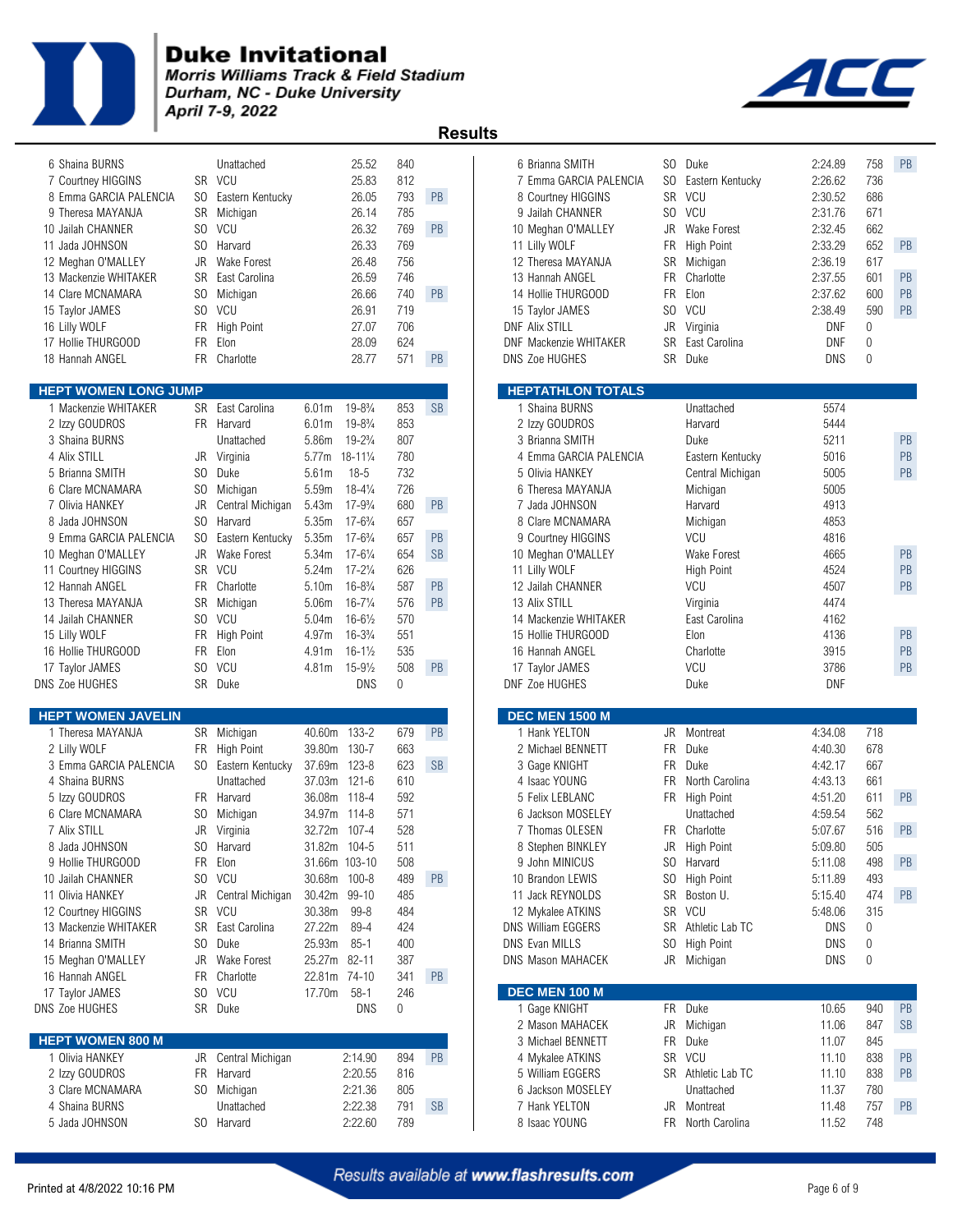

Morris Williams Track & Field Stadium Durham, NC - Duke University April 7-9, 2022



| 9 Thomas OLESEN          |                | FR Charlotte       |                                          | 11.57                             | 738 | PB        | 1 Gage KNIGHT            |           | FR Duke            |              | 48.87               | 867         |           |
|--------------------------|----------------|--------------------|------------------------------------------|-----------------------------------|-----|-----------|--------------------------|-----------|--------------------|--------------|---------------------|-------------|-----------|
| 10 Stephen BINKLEY       | JR             | High Point         |                                          | 11.60                             | 732 | PB        | 2 Michael BENNETT        | <b>FR</b> | Duke               |              | 50.02               | 814         |           |
| 11 Evan MILLS            | SO.            | <b>High Point</b>  |                                          | 11.65                             | 721 |           | 3 William EGGERS         | <b>SR</b> | Athletic Lab TC    |              | 50.92               | 773         |           |
| 12 Felix LEBLANC         | FR.            | <b>High Point</b>  |                                          | 11.68                             | 715 |           | 4 Hank YELTON            | JR        | Montreat           |              | 51.63               | 741         | PB        |
| 13 John MINICUS          | SO.            | Harvard            |                                          | 11.71                             | 709 |           | 5 Isaac YOUNG            | FR.       | North Carolina     |              | 52.26               | 713         |           |
| 14 Jack REYNOLDS         | <b>SR</b>      | Boston U.          |                                          | 11.77                             | 697 | PB        | 6 Felix LEBLANC          |           | FR High Point      |              | 52.78               | 691         |           |
| 15 Brandon LEWIS         | SO.            | <b>High Point</b>  |                                          | 12.32                             | 589 | <b>PB</b> | 7 Jackson MOSELEY        |           | Unattached         |              | 52.99               | 682         |           |
|                          |                |                    |                                          |                                   |     |           | 8 Thomas OLESEN          |           | FR Charlotte       |              | 53.21               | 673         | PB        |
| <b>DEC MEN LONG JUMP</b> |                |                    |                                          |                                   |     |           | 9 Stephen BINKLEY        | JR        | <b>High Point</b>  |              | 53.28               | 670         | <b>SB</b> |
| 1 Gage KNIGHT            |                | FR Duke            | 7.30 <sub>m</sub>                        | $23 - 11\frac{1}{2}$              | 886 | <b>SB</b> | 10 Jack REYNOLDS         | <b>SR</b> | Boston U.          |              | 54.69               | 611         | PB        |
| 2 Michael BENNETT        | <b>FR</b>      | Duke               | 6.97m 22-101/2                           |                                   | 807 |           | 11 John MINICUS          | SO.       | Harvard            |              | 55.48               | 580         |           |
| 3 William EGGERS         |                | SR Athletic Lab TC | 6.74m                                    | $22 - 1\frac{1}{2}$               | 753 |           | 12 Mykalee ATKINS        |           | SR VCU             |              | 55.77               | 568         |           |
| 4 Isaac YOUNG            | FR.            | North Carolina     | 6.68m                                    | $21 - 11$                         | 739 | PB        | 13 Brandon LEWIS         | SO.       | <b>High Point</b>  |              | 57.72               | 494         |           |
| 5 Mason MAHACEK          | JR             | Michigan           | 6.65m                                    | $21 - 10$                         | 732 |           | <b>DNS Mason MAHACEK</b> | JR        | Michigan           |              | <b>DNS</b>          | $\mathbf 0$ |           |
| 6 Thomas OLESEN          | <b>FR</b>      | Charlotte          | 6.60m                                    | $21 - 8$                          | 720 | PB        | DNS Evan MILLS           |           | SO High Point      |              | DNS                 | $\mathbf 0$ |           |
| 7 John MINICUS           | SO.            | Harvard            | 6.45m                                    | $21 - 2$                          | 686 |           |                          |           |                    |              |                     |             |           |
| 8 Jack REYNOLDS          | <b>SR</b>      | Boston U.          | 6.44m                                    | $21 - 1\frac{1}{2}$               | 684 | PB        | DEC MEN 110 M HURDLES    |           |                    |              |                     |             |           |
| 9 Evan MILLS             | SO.            | <b>High Point</b>  | 6.39m                                    | $20 - 11\frac{3}{4}$              | 673 | $=$ SB    | 1 Michael BENNETT        |           | FR Duke            |              | 15.03               | 846         | PB        |
| 10 Hank YELTON           |                | JR Montreat        | 6.39m                                    | 20-11 <sup>3</sup> / <sub>4</sub> | 673 | PB        | 2 Isaac YOUNG            | FR.       | North Carolina     |              | 15.09               | 839         | PB        |
| 11 Jackson MOSELEY       |                | Unattached         | 6.07 <sub>m</sub>                        | 19-11                             | 602 |           | 3 Gage KNIGHT            | FR.       | Duke               |              | 15.50               | 790         |           |
| 12 Felix LEBLANC         |                | FR High Point      | 6.07m                                    | $19 - 11$                         | 602 |           | 4 Hank YELTON            | JR        | Montreat           |              | 15.52               | 788         |           |
| 13 Brandon LEWIS         | SO.            | <b>High Point</b>  | 5.63m                                    | $18 - 5\frac{3}{4}$               | 508 | <b>SB</b> | 5 John MINICUS           | SO.       | Harvard            |              | 15.54               | 785         | <b>SB</b> |
| 14 Mykalee ATKINS        |                | SR VCU             | 5.62m                                    | $18 - 5\frac{1}{4}$               | 506 |           | 6 Jack REYNOLDS          | <b>SR</b> | Boston U.          |              | 15.60               | 778         |           |
| 15 Stephen BINKLEY       |                | JR High Point      | 5.59m                                    | $18 - 4\frac{1}{4}$               | 500 |           | 7 William EGGERS         | SR        | Athletic Lab TC    |              | 15.81               | 754         |           |
|                          |                |                    |                                          |                                   |     |           | 8 Mykalee ATKINS         | <b>SR</b> | VCU                |              | 16.12               | 719         |           |
| <b>DEC MEN SHOT PUT</b>  |                |                    |                                          |                                   |     |           | 9 Thomas OLESEN          | <b>FR</b> | Charlotte          |              | 16.28               | 702         | PB        |
| 1 William EGGERS         |                | SR Athletic Lab TC | 12.65m                                   | $41 - 6$                          | 646 |           | 10 Felix LEBLANC         |           | FR High Point      |              | 16.57               | 670         | <b>SB</b> |
| 2 Brandon LEWIS          | SO.            | <b>High Point</b>  | 12.44m                                   | $40 - 9\frac{3}{4}$               | 633 | PB        | 11 Jackson MOSELEY       |           | Unattached         |              | 16.71               | 655         |           |
| 3 Felix LEBLANC          | FR             | <b>High Point</b>  | 12.29m                                   | $40 - 4$                          | 624 | PB        | 12 Stephen BINKLEY       |           | JR High Point      |              | 17.27               | 596         |           |
| 4 Jack REYNOLDS          | <b>SR</b>      | Boston U.          | 12.13m                                   | $39 - 9\frac{3}{4}$               | 614 | PB        | 13 Brandon LEWIS         | SO.       | <b>High Point</b>  |              | 18.02               | 522         |           |
| 5 Isaac YOUNG            | FR.            | North Carolina     | 12.13m                                   | $39 - 9\frac{3}{4}$               | 614 |           | <b>DNS Evan MILLS</b>    | SO.       | <b>High Point</b>  |              | <b>DNS</b>          | $\mathbf 0$ |           |
| 6 John MINICUS           | S <sub>0</sub> | Harvard            | 12.01m                                   | $39 - 5$                          | 607 |           | DNS Mason MAHACEK        |           | JR Michigan        |              | <b>DNS</b>          | $\Omega$    |           |
| 7 Jackson MOSELEY        |                | Unattached         | 11.97m                                   | $39 - 3\frac{1}{4}$               | 605 |           |                          |           |                    |              |                     |             |           |
| 8 Gage KNIGHT            | <b>FR</b>      | Duke               | 11.72m                                   | $38 - 5\frac{1}{2}$               | 589 |           | <b>DEC MEN DISCUS</b>    |           |                    |              |                     |             |           |
| 9 Mason MAHACEK          | JR             | Michigan           | 11.53m 37-10                             |                                   | 578 |           | 1 Isaac YOUNG            |           | FR North Carolina  | 41.58m 136-5 |                     | 697         | PB        |
| 10 Evan MILLS            | SO.            | <b>High Point</b>  | 11.34m 37-21/2                           |                                   | 566 | <b>SB</b> | 2 John MINICUS           | SO.       | Harvard            | 39.78m       | 130-6               | 660         | PB        |
| 11 Stephen BINKLEY       | <b>JR</b>      | <b>High Point</b>  | 10.66m 34-11 <sup>3</sup> / <sub>4</sub> |                                   | 525 |           | 3 William EGGERS         | SR        | Athletic Lab TC    | 38.40m       | $126 - 0$           | 632         |           |
| 12 Mykalee ATKINS        | <b>SR</b>      | VCU                | 10.65m 34-111/4                          |                                   | 525 | <b>PB</b> | 4 Felix LEBLANC          | FR        | <b>High Point</b>  | 37.38m       | $122 - 8$           | 612         | PB        |
| 13 Michael BENNETT       |                | FR Duke            | 10.65m 34-111/4                          |                                   | 525 |           | 5 Mykalee ATKINS         |           | SR VCU             |              | 36.54m 119-10       | 595         | PB        |
| 14 Thomas OLESEN         | <b>FR</b>      | Charlotte          | 10.55m                                   | $34 - 7\frac{1}{2}$               | 519 | <b>PB</b> | 6 Brandon LEWIS          | SO.       | <b>High Point</b>  | 34.89m       | 114-5               | 561         | PB        |
| 15 Hank YELTON           | JR.            | Montreat           | 9.06 <sub>m</sub>                        | $29 - 8\frac{3}{4}$               | 429 | PB        | 7 Gage KNIGHT            | FR.       | Duke               | 34.03m       | $111 - 7$           | 544         |           |
|                          |                |                    |                                          |                                   |     |           | 8 Jackson MOSELEY        |           | Unattached         | 33.89m 111-2 |                     | 542         |           |
| <b>DEC MEN HIGH JUMP</b> |                |                    |                                          |                                   |     |           | 9 Jack REYNOLDS          |           | SR Boston U.       | 32.39m 106-3 |                     | 512         | <b>SB</b> |
| 1 William EGGERS         |                | SR Athletic Lab TC | 1.90 <sub>m</sub>                        | $6 - 2\frac{3}{4}$                | 714 | $=$ PB    | 10 Stephen BINKLEY       | JR        | <b>High Point</b>  | 31.13m       | $102 - 1$           | 487         | PB        |
| 2 Isaac YOUNG            |                | FR North Carolina  | 1.90m                                    | $6 - 2\frac{3}{4}$                | 714 |           | 11 Michael BENNETT       | FR        | Duke               | 30.49m       | $100 - 0$           | 474         |           |
| 3 Gage KNIGHT            | FR.            | Duke               | 1.90m                                    | $6 - 2\frac{3}{4}$                | 714 |           | 12 Hank YELTON           |           | JR Montreat        | 29.85m       | $97 - 11$           | 461         | PB        |
| 4 John MINICUS           | SO.            | Harvard            | 1.81m                                    | $5 - 11\frac{1}{4}$               | 636 | PB        | 13 Thomas OLESEN         |           | FR Charlotte       | 27.98m       | 91-9                | 425         | PB        |
| 5 Hank YELTON            |                | JR Montreat        | 1.81 <sub>m</sub>                        | $5 - 11\frac{1}{4}$               | 636 | <b>PB</b> | <b>DNS Evan MILLS</b>    |           | SO High Point      |              | <b>DNS</b>          | 0           |           |
| 6 Jackson MOSELEY        |                | Unattached         | 1.78m                                    | $5 - 10$                          | 610 |           | DNS Mason MAHACEK        |           | JR Michigan        |              | DNS                 | 0           |           |
| 7 Michael BENNETT        |                | FR Duke            | 1.78m                                    | $5 - 10$                          | 610 |           |                          |           |                    |              |                     |             |           |
| 8 Brandon LEWIS          |                | SO High Point      | 1.72m                                    | $5 - 7\frac{3}{4}$                | 560 |           | DEC MEN POLE VAULT       |           |                    |              |                     |             |           |
| 9 Mykalee ATKINS         |                | SR VCU             | 1.66m                                    | $5 - 5\frac{1}{4}$                | 512 |           | 1 Gage KNIGHT            |           | FR Duke            | 4.30m        | $14 - 1\frac{1}{4}$ | 702         |           |
| 10 Stephen BINKLEY       | JR             | <b>High Point</b>  | 1.66m                                    | $5 - 5\frac{1}{4}$                | 512 | <b>SB</b> | 2 William EGGERS         |           | SR Athletic Lab TC | 4.30m        | $14 - 1\frac{1}{4}$ | 702         |           |
| 11 Jack REYNOLDS         |                | SR Boston U.       | 1.63m                                    | $5 - 4\frac{1}{4}$                | 488 |           | 3 Thomas OLESEN          |           | FR Charlotte       | 4.20m        | $13 - 9\frac{1}{4}$ | 673         |           |
| 12 Thomas OLESEN         | FR             | Charlotte          | 1.60m                                    | $5 - 3$                           | 464 |           | 4 John MINICUS           |           | SO Harvard         | 4.20m        | $13 - 9\frac{1}{4}$ | 673         | PB        |
| 13 Felix LEBLANC         | <b>FR</b>      | <b>High Point</b>  | 1.60m                                    | $5 - 3$                           | 464 |           | 5 Isaac YOUNG            | FR        | North Carolina     | 4.00m        | $13 - 1\frac{1}{2}$ | 617         |           |
| DNS Evan MILLS           | S <sub>0</sub> | <b>High Point</b>  |                                          | DNS                               | 0   |           | 6 Brandon LEWIS          |           | SO High Point      | 4.00m        | $13 - 1\frac{1}{2}$ | 617         | PB        |
| <b>DNS Mason MAHACEK</b> |                | JR Michigan        |                                          | <b>DNS</b>                        | 0   |           | 7 Jackson MOSELEY        |           | Unattached         | 3.90m        | $12 - 9\frac{1}{2}$ | 590         |           |
|                          |                |                    |                                          |                                   |     |           | 8 Felix LEBLANC          |           | FR High Point      | 3.80m        | $12 - 5\frac{1}{2}$ | 562         |           |
| DEC MEN 400 M            |                |                    |                                          |                                   |     |           | 9 Jack REYNOLDS          |           | SR Boston U.       | 3.80m        | $12 - 5\frac{1}{2}$ | 562         |           |

|                          |                |                         |                                          |                      |     |           | .                                      |                |                    |               |                     |              |           |
|--------------------------|----------------|-------------------------|------------------------------------------|----------------------|-----|-----------|----------------------------------------|----------------|--------------------|---------------|---------------------|--------------|-----------|
| 9 Thomas OLESEN          | FR.            | Charlotte               |                                          | 11.57                | 738 | <b>PB</b> | 1 Gage KNIGHT                          | FR.            | Duke               |               | 48.87               | 867          |           |
| 10 Stephen BINKLEY       | JR             | <b>High Point</b>       |                                          | 11.60                | 732 | <b>PB</b> | 2 Michael BENNETT                      | <b>FR</b>      | Duke               |               | 50.02               | 814          |           |
| 11 Evan MILLS            | SO.            | <b>High Point</b>       |                                          | 11.65                | 721 |           | 3 William EGGERS                       | SR             | Athletic Lab TC    |               | 50.92               | 773          |           |
| 12 Felix LEBLANC         | FR.            | <b>High Point</b>       |                                          | 11.68                | 715 |           | 4 Hank YELTON                          | JR             | Montreat           |               | 51.63               | 741          | <b>PB</b> |
| 13 John MINICUS          | SO.            | Harvard                 |                                          | 11.71                | 709 |           | 5 Isaac YOUNG                          | <b>FR</b>      | North Carolina     |               | 52.26               | 713          |           |
| 14 Jack REYNOLDS         | <b>SR</b>      | Boston U.               |                                          | 11.77                | 697 | PB        | 6 Felix LEBLANC                        | FR             | <b>High Point</b>  |               | 52.78               | 691          |           |
| 15 Brandon LEWIS         | SO.            | <b>High Point</b>       |                                          | 12.32                | 589 | <b>PB</b> | 7 Jackson MOSELEY                      |                | Unattached         |               | 52.99               | 682          |           |
|                          |                |                         |                                          |                      |     |           | 8 Thomas OLESEN                        |                | FR Charlotte       |               | 53.21               | 673          | <b>PB</b> |
| <b>DEC MEN LONG JUMP</b> |                |                         |                                          |                      |     |           | 9 Stephen BINKLEY                      | JR             | <b>High Point</b>  |               | 53.28               | 670          | <b>SB</b> |
| 1 Gage KNIGHT            |                | FR Duke                 |                                          | 7.30m 23-111/2       | 886 | <b>SB</b> | 10 Jack REYNOLDS                       | SR             | Boston U.          |               | 54.69               | 611          | <b>PB</b> |
| 2 Michael BENNETT        | FR.            | Duke                    |                                          | 6.97m 22-101/2       | 807 |           | 11 John MINICUS                        |                | SO Harvard         |               | 55.48               | 580          |           |
| 3 William EGGERS         | <b>SR</b>      | Athletic Lab TC         | 6.74m                                    | $22 - 1\frac{1}{2}$  | 753 |           | 12 Mykalee ATKINS                      | <b>SR</b>      | VCU                |               | 55.77               | 568          |           |
| 4 Isaac YOUNG            | FR             | North Carolina          | 6.68m                                    | $21 - 11$            | 739 | PB        | 13 Brandon LEWIS                       | SO.            | <b>High Point</b>  |               | 57.72               | 494          |           |
| 5 Mason MAHACEK          | JR             | Michigan                | 6.65m                                    | $21 - 10$            | 732 |           | <b>DNS Mason MAHACEK</b>               | JR             | Michigan           |               | <b>DNS</b>          | 0            |           |
| 6 Thomas OLESEN          | FR             | Charlotte               | 6.60m                                    | $21 - 8$             | 720 | PB        | DNS Evan MILLS                         |                | SO High Point      |               | DNS                 | $\mathbf{0}$ |           |
| 7 John MINICUS           | SO.            | Harvard                 | 6.45m                                    | $21 - 2$             | 686 |           |                                        |                |                    |               |                     |              |           |
| 8 Jack REYNOLDS          | <b>SR</b>      | Boston U.               | 6.44m                                    | $21 - 1\frac{1}{2}$  | 684 | PB        | DEC MEN 110 M HURDLES                  |                |                    |               |                     |              |           |
| 9 Evan MILLS             | SO.            | <b>High Point</b>       | 6.39m                                    | $20 - 11\frac{3}{4}$ | 673 | $=$ SB    | 1 Michael BENNETT                      |                | FR Duke            |               | 15.03               | 846          | PB        |
| 10 Hank YELTON           | JR             | Montreat                | 6.39m                                    | $20 - 11\frac{3}{4}$ | 673 | PB        | 2 Isaac YOUNG                          | FR.            | North Carolina     |               | 15.09               | 839          | PB        |
| 11 Jackson MOSELEY       |                | Unattached              | 6.07 <sub>m</sub>                        | 19-11                | 602 |           | 3 Gage KNIGHT                          | <b>FR</b>      | Duke               |               | 15.50               | 790          |           |
| 12 Felix LEBLANC         | FR             | High Point              | 6.07m                                    | $19 - 11$            | 602 |           | 4 Hank YELTON                          | JR             | Montreat           |               | 15.52               | 788          |           |
| 13 Brandon LEWIS         | SO.            | High Point              | 5.63m                                    | $18 - 5\frac{3}{4}$  | 508 | <b>SB</b> | 5 John MINICUS                         | SO.            | Harvard            |               | 15.54               | 785          | <b>SB</b> |
| 14 Mykalee ATKINS        |                | SR VCU                  | 5.62m                                    | $18 - 5\frac{1}{4}$  | 506 |           | 6 Jack REYNOLDS                        | <b>SR</b>      | Boston U.          |               | 15.60               | 778          |           |
|                          |                | JR High Point           | 5.59m                                    | $18 - 4\frac{1}{4}$  | 500 |           | 7 William EGGERS                       | SR             | Athletic Lab TC    |               | 15.81               | 754          |           |
| 15 Stephen BINKLEY       |                |                         |                                          |                      |     |           |                                        | <b>SR</b>      | <b>VCU</b>         |               | 16.12               | 719          |           |
| <b>DEC MEN SHOT PUT</b>  |                |                         |                                          |                      |     |           | 8 Mykalee ATKINS<br>9 Thomas OLESEN    | FR.            | Charlotte          |               | 16.28               | 702          | <b>PB</b> |
| 1 William EGGERS         |                | SR Athletic Lab TC      | 12.65m                                   | $41 - 6$             | 646 |           | 10 Felix LEBLANC                       |                | FR High Point      |               | 16.57               | 670          | <b>SB</b> |
| 2 Brandon LEWIS          | SO.            | <b>High Point</b>       | 12.44m                                   | $40 - 9\frac{3}{4}$  | 633 | PB        | 11 Jackson MOSELEY                     |                | Unattached         |               | 16.71               | 655          |           |
| 3 Felix LEBLANC          | FR             |                         | 12.29m                                   | $40 - 4$             | 624 | PB        |                                        |                | JR High Point      |               | 17.27               | 596          |           |
| 4 Jack REYNOLDS          | <b>SR</b>      | High Point<br>Boston U. | 12.13m                                   | $39 - 9\frac{3}{4}$  | 614 | <b>PB</b> | 12 Stephen BINKLEY<br>13 Brandon LEWIS |                | <b>High Point</b>  |               | 18.02               | 522          |           |
| 5 Isaac YOUNG            | <b>FR</b>      | North Carolina          | 12.13m                                   | $39 - 9\frac{3}{4}$  | 614 |           | DNS Evan MILLS                         | SO.<br>SO.     | <b>High Point</b>  |               | <b>DNS</b>          | 0            |           |
| 6 John MINICUS           | SO.            | Harvard                 | 12.01m                                   | $39 - 5$             | 607 |           | <b>DNS Mason MAHACEK</b>               |                | JR Michigan        |               | DNS                 | $\theta$     |           |
| 7 Jackson MOSELEY        |                | Unattached              | 11.97m                                   | $39 - 3\frac{1}{4}$  | 605 |           |                                        |                |                    |               |                     |              |           |
| 8 Gage KNIGHT            | FR.            | Duke                    | 11.72m                                   | $38 - 5\frac{1}{2}$  | 589 |           | <b>DEC MEN DISCUS</b>                  |                |                    |               |                     |              |           |
| 9 Mason MAHACEK          | JR             | Michigan                | 11.53m 37-10                             |                      | 578 |           | 1 Isaac YOUNG                          | FR.            | North Carolina     | 41.58m        | 136-5               | 697          | PB        |
| 10 Evan MILLS            | SO.            | High Point              | 11.34m                                   | $37 - 2\frac{1}{2}$  | 566 | <b>SB</b> | 2 John MINICUS                         | SO.            | Harvard            | 39.78m        | 130-6               | 660          | PB        |
| 11 Stephen BINKLEY       | JR             | High Point              | 10.66m 34-11 <sup>3</sup> / <sub>4</sub> |                      | 525 |           | 3 William EGGERS                       | <b>SR</b>      | Athletic Lab TC    | 38.40m        | $126 - 0$           | 632          |           |
| 12 Mykalee ATKINS        | SR             | VCU                     | 10.65m 34-111/4                          |                      | 525 | PB        | 4 Felix LEBLANC                        | FR             | <b>High Point</b>  | 37.38m        | 122-8               | 612          | PB        |
| 13 Michael BENNETT       | FR.            | Duke                    | 10.65m 34-111/4                          |                      | 525 |           | 5 Mykalee ATKINS                       | <b>SR</b>      | <b>VCU</b>         | 36.54m 119-10 |                     | 595          | PB        |
| 14 Thomas OLESEN         | FR.            | Charlotte               | 10.55m                                   | $34 - 7\frac{1}{2}$  | 519 | PB        | 6 Brandon LEWIS                        | SO.            | <b>High Point</b>  | 34.89m 114-5  |                     | 561          | <b>PB</b> |
| 15 Hank YELTON           | JR             | Montreat                | 9.06 <sub>m</sub>                        | $29 - 8\frac{3}{4}$  | 429 | <b>PB</b> | 7 Gage KNIGHT                          | <b>FR</b>      | Duke               | 34.03m 111-7  |                     | 544          |           |
|                          |                |                         |                                          |                      |     |           | 8 Jackson MOSELEY                      |                | Unattached         | 33.89m 111-2  |                     | 542          |           |
| <b>DEC MEN HIGH JUMP</b> |                |                         |                                          |                      |     |           | 9 Jack REYNOLDS                        |                | SR Boston U.       | 32.39m 106-3  |                     | 512          | <b>SB</b> |
| 1 William EGGERS         |                | SR Athletic Lab TC      | 1.90m                                    | $6 - 2\frac{3}{4}$   | 714 | $=$ PB    | 10 Stephen BINKLEY                     | JR             | <b>High Point</b>  | 31.13m        | $102 - 1$           | 487          | PB        |
| 2 Isaac YOUNG            | FR             | North Carolina          | 1.90m                                    | $6 - 2\frac{3}{4}$   | 714 |           | 11 Michael BENNETT                     | FR             | Duke               | 30.49m        | $100 - 0$           | 474          |           |
| 3 Gage KNIGHT            | <b>FR</b>      | Duke                    | 1.90m                                    | $6 - 2\frac{3}{4}$   | 714 |           | 12 Hank YELTON                         | JR             | Montreat           | 29.85m 97-11  |                     | 461          | <b>PB</b> |
| 4 John MINICUS           | SO.            | Harvard                 | 1.81 <sub>m</sub>                        | $5 - 11\frac{1}{4}$  | 636 | PB        | 13 Thomas OLESEN                       | <b>FR</b>      | Charlotte          | 27.98m        | $91 - 9$            | 425          | <b>PB</b> |
| 5 Hank YELTON            | JR             | Montreat                | 1.81 <sub>m</sub>                        | $5 - 11\frac{1}{4}$  | 636 | PB        | DNS Evan MILLS                         | S <sub>0</sub> | <b>High Point</b>  |               | <b>DNS</b>          | 0            |           |
| 6 Jackson MOSELEY        |                | Unattached              | 1.78m                                    | $5 - 10$             | 610 |           | DNS Mason MAHACEK                      |                | JR Michigan        |               | <b>DNS</b>          | $\mathbf 0$  |           |
| 7 Michael BENNETT        |                | FR Duke                 | 1.78m                                    | $5 - 10$             | 610 |           |                                        |                |                    |               |                     |              |           |
| 8 Brandon LEWIS          | S <sub>0</sub> | <b>High Point</b>       | 1.72m                                    | $5 - 7\frac{3}{4}$   | 560 |           | <b>DEC MEN POLE VAULT</b>              |                |                    |               |                     |              |           |
| 9 Mykalee ATKINS         | SR             | VCU                     | 1.66m                                    | $5 - 5\frac{1}{4}$   | 512 |           | 1 Gage KNIGHT                          |                | FR Duke            | 4.30m         | $14 - 1\frac{1}{4}$ | 702          |           |
| 10 Stephen BINKLEY       | JR             | <b>High Point</b>       | 1.66m                                    | $5 - 5\frac{1}{4}$   | 512 | <b>SB</b> | 2 William EGGERS                       |                | SR Athletic Lab TC | 4.30m         | $14 - 1\frac{1}{4}$ | 702          |           |
| 11 Jack REYNOLDS         | SR             | Boston U.               | 1.63m                                    | $5 - 4\frac{1}{4}$   | 488 |           | 3 Thomas OLESEN                        | FR             | Charlotte          | 4.20m         | $13 - 9\frac{1}{4}$ | 673          |           |
| 12 Thomas OLESEN         | FR             | Charlotte               | 1.60m                                    | $5 - 3$              | 464 |           | 4 John MINICUS                         | SO.            | Harvard            | 4.20m         | $13 - 9\frac{1}{4}$ | 673          | PB        |
| 13 Felix LEBLANC         | FR             | <b>High Point</b>       | 1.60m                                    | $5 - 3$              | 464 |           | 5 Isaac YOUNG                          | FR             | North Carolina     | 4.00m         | $13 - 1\frac{1}{2}$ | 617          |           |
| <b>VS Evan MILLS</b>     | SO.            | High Point              |                                          | <b>DNS</b>           | 0   |           | 6 Brandon LEWIS                        |                | SO High Point      | 4.00m         | $13 - 1\frac{1}{2}$ | 617          | <b>PB</b> |
| <b>VS Mason MAHACEK</b>  |                | JR Michigan             |                                          | DNS                  | 0   |           | 7 Jackson MOSELEY                      |                | Unattached         | 3.90m         | $12 - 9\frac{1}{2}$ | 590          |           |
|                          |                |                         |                                          |                      |     |           | 8 Felix LEBLANC                        |                | FR High Point      | 3.80m         | $12 - 5\frac{1}{2}$ | 562          |           |
| <b>DEC MEN 400 M</b>     |                |                         |                                          |                      |     |           | 9 Jack REYNOLDS                        |                | SR Boston U.       | 3.80m         | $12 - 5\frac{1}{2}$ | 562          |           |
|                          |                |                         |                                          |                      |     |           |                                        |                |                    |               |                     |              |           |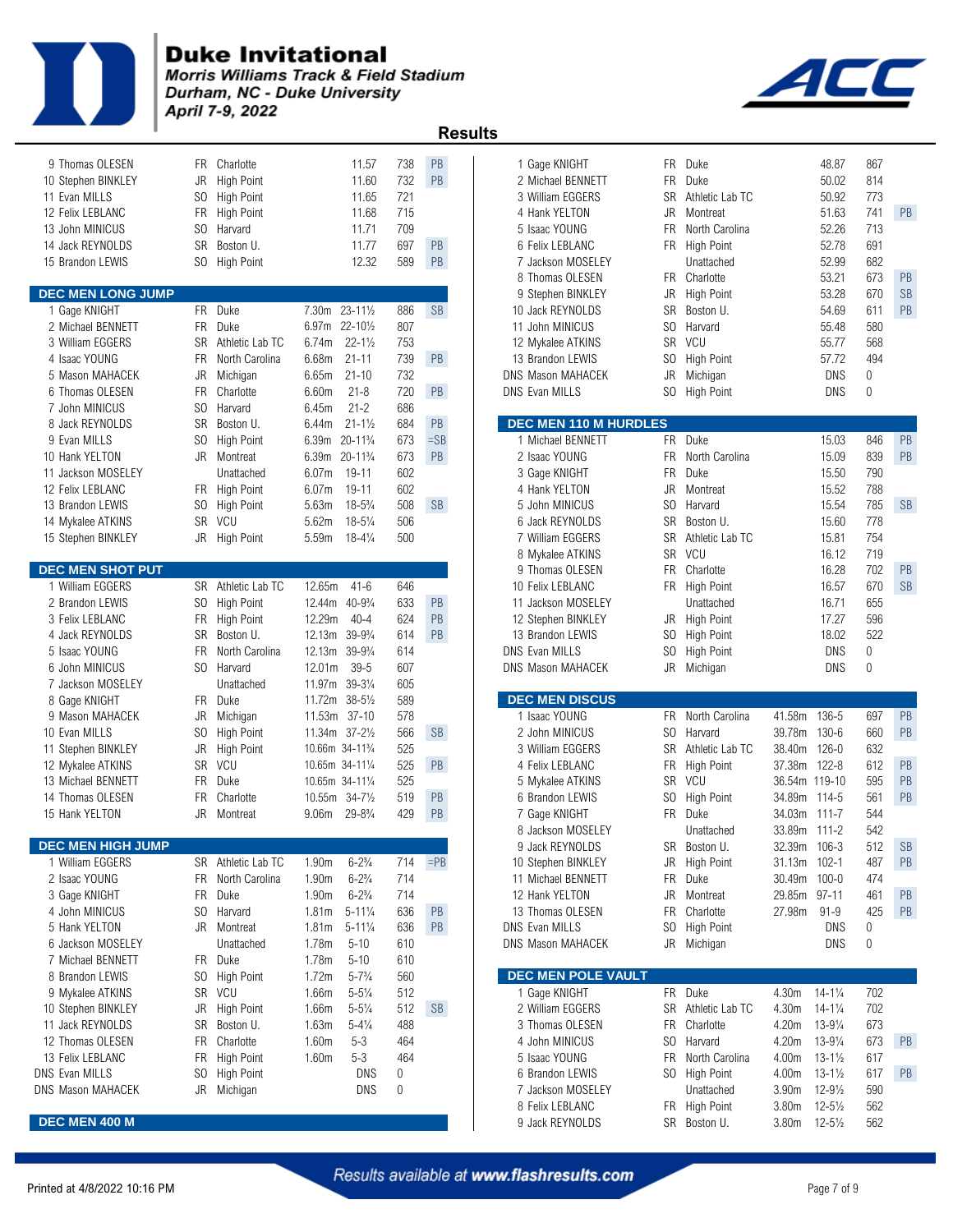

**Morris Williams Track & Field Stadium** Durham, NC - Duke University April 7-9, 2022

 **Results** 

| 10 Stephen BINKLEY<br>10 Hank YELTON<br>12 Mykalee ATKINS<br>13 Michael BENNETT<br><b>DNS Evan MILLS</b><br><b>DNS Mason MAHACEK</b> | JR<br>FR<br>SO.  | JR High Point<br>Montreat<br>SR VCU<br>Duke<br>High Point<br>JR Michigan | 3.80m<br>3.80m<br>3.40m<br>3.30 <sub>m</sub> | $12 - 5\frac{1}{2}$<br>$12 - 5\frac{1}{2}$<br>$11 - 1\frac{3}{4}$<br>$10 - 10$<br><b>DNS</b><br><b>DNS</b> | 562<br>562<br>457<br>431<br>$\boldsymbol{0}$<br>$\mathbf{0}$ | $=$ PB<br>PB               | 19 Katie HAMILTON<br>20 Emmeline FISHER<br>21 Ava DOBSON<br>22 Natalie TYNER<br>23 Jenna SCHULZ<br>24 Keara SEASHOLTZ<br>25 Alice HILL | SO.       | FR Duke<br>SR North Carolina<br>North Carolina<br>SO North Carolina<br>FR NC State<br>FR Virginia<br>SR Michigan |                | 4:27.61<br>4:27.85<br>4:28.24<br>4:29.14<br>4:29.54<br>4:32.92<br>4:33.16 | PB<br><b>SB</b><br>PB<br>PB<br>PB |
|--------------------------------------------------------------------------------------------------------------------------------------|------------------|--------------------------------------------------------------------------|----------------------------------------------|------------------------------------------------------------------------------------------------------------|--------------------------------------------------------------|----------------------------|----------------------------------------------------------------------------------------------------------------------------------------|-----------|------------------------------------------------------------------------------------------------------------------|----------------|---------------------------------------------------------------------------|-----------------------------------|
| <b>DEC MEN JAVELIN</b>                                                                                                               |                  |                                                                          |                                              |                                                                                                            |                                                              |                            | 26 Gionna QUARZO                                                                                                                       |           | SO NC State                                                                                                      |                | 4:36.61                                                                   |                                   |
| 1 John MINICUS                                                                                                                       |                  | SO Harvard                                                               | 57.32m 188-1                                 |                                                                                                            | 698                                                          | PB                         | DNF Virginia CAPEHART                                                                                                                  |           | SR Duke                                                                                                          |                | <b>DNF</b>                                                                |                                   |
| 2 William EGGERS                                                                                                                     |                  | SR Athletic Lab TC                                                       | 48.65m                                       | 159-7                                                                                                      | 569                                                          |                            | DNS Jette BEERMANN                                                                                                                     | <b>FR</b> | Elon                                                                                                             |                | <b>DNS</b>                                                                |                                   |
| 3 Isaac YOUNG                                                                                                                        | FR.              | North Carolina                                                           | 46.02m 151-0                                 |                                                                                                            | 530                                                          |                            | DNF Rylee BOWEN                                                                                                                        |           | JR Duke                                                                                                          |                | <b>DNF</b>                                                                |                                   |
| 4 Stephen BINKLEY                                                                                                                    |                  | JR High Point                                                            | 44.95m 147-5                                 |                                                                                                            | 514                                                          | PB                         |                                                                                                                                        |           |                                                                                                                  |                |                                                                           |                                   |
| 5 Jackson MOSELEY                                                                                                                    |                  | Unattached                                                               | 44.94m                                       | 147-5                                                                                                      | 514                                                          |                            | <b>WOMEN POLE VAULT GROUP B</b>                                                                                                        |           |                                                                                                                  |                |                                                                           |                                   |
| 6 Brandon LEWIS                                                                                                                      |                  | SO High Point                                                            | 43.58m                                       | $143 - 0$                                                                                                  | 494                                                          |                            | 1 Caroline DANNENBAUM                                                                                                                  |           | FR Virginia                                                                                                      | 3.90m          | $12 - 9\frac{1}{2}$                                                       | PB                                |
| 7 Thomas OLESEN                                                                                                                      |                  | FR Charlotte                                                             | 41.37m 135-8                                 |                                                                                                            | 462                                                          |                            | 2 Cate VISSCHER                                                                                                                        |           | JR Michigan                                                                                                      | 3.85m          | $12 - 7\frac{1}{2}$                                                       | PB                                |
| 8 Felix LEBLANC                                                                                                                      | FR.              | High Point                                                               | 40.95m                                       | 134-4                                                                                                      | 456                                                          |                            | 3 Emma GRACE                                                                                                                           |           | SO High Point                                                                                                    | 3.55m          | $11 - 7\frac{3}{4}$                                                       |                                   |
| 9 Jack REYNOLDS                                                                                                                      | SR               | Boston U.                                                                | 40.48m 132-10                                |                                                                                                            | 449                                                          |                            | 3 Riley LARSEN                                                                                                                         | SO.       | Virginia                                                                                                         | 3.55m          | $11 - 7\frac{3}{4}$                                                       |                                   |
| 10 Hank YELTON                                                                                                                       | JR               | Montreat                                                                 | 39.75m<br>39.51m 129-7                       | 130-5                                                                                                      | 439                                                          | PB                         | 5 Alicia JOHNSON                                                                                                                       | <b>FR</b> | Charlotte                                                                                                        | 3.55m          | $11 - 7\frac{3}{4}$<br>$11 - 7\frac{3}{4}$                                | <b>SB</b>                         |
| 11 Gage KNIGHT                                                                                                                       | FR.<br><b>FR</b> | Duke<br>Duke                                                             | 39.45m                                       | 129-5                                                                                                      | 435<br>434                                                   |                            | 6 Celia AGEE<br>7 Chloe CHRISTIAN                                                                                                      | JR        | JR App State                                                                                                     | 3.55m<br>3.55m | $11 - 7\frac{3}{4}$                                                       | $=$ SB                            |
| 12 Michael BENNETT                                                                                                                   |                  | VCU                                                                      | 36.28m 119-0                                 |                                                                                                            | 388                                                          |                            | 7 Lena CALKINS                                                                                                                         | SR        | Col. of Charleston                                                                                               | 3.55m          | $11 - 7\frac{3}{4}$                                                       | PB                                |
| 13 Mykalee ATKINS<br><b>DNS Mason MAHACEK</b>                                                                                        | SR<br>JR         | Michigan                                                                 |                                              | <b>DNS</b>                                                                                                 | $\mathbf 0$                                                  |                            | 7 Elise HALL                                                                                                                           | JR        | East Carolina<br><b>UNCW</b>                                                                                     | 3.55m          | $11 - 7\frac{3}{4}$                                                       |                                   |
| <b>DNS Evan MILLS</b>                                                                                                                |                  |                                                                          |                                              | <b>DNS</b>                                                                                                 | $\mathbf{0}$                                                 |                            | 10 McKenna BRUNICK                                                                                                                     | SO.       | North Carolina                                                                                                   | 3.40m          | $11 - 1\frac{3}{4}$                                                       | $=SB$                             |
|                                                                                                                                      |                  | SO High Point                                                            |                                              |                                                                                                            |                                                              |                            | 10 Cailey SPANITZ                                                                                                                      | <b>FR</b> | Boston U.                                                                                                        | 3.40m          | $11 - 1\frac{3}{4}$                                                       | $=$ PB                            |
| <b>DECATHLON TOTALS</b>                                                                                                              |                  |                                                                          |                                              |                                                                                                            |                                                              |                            | 10 Randy CAMPBELL                                                                                                                      | SO.       | Charlotte                                                                                                        | 3.40m          | $11 - 1\frac{3}{4}$                                                       |                                   |
| 1 Gage KNIGHT                                                                                                                        |                  | Duke                                                                     |                                              | 7134                                                                                                       |                                                              |                            | 13 Elaina ROEDER                                                                                                                       |           | SR Wake Forest                                                                                                   | 3.40m          | $11 - 1\frac{3}{4}$                                                       |                                   |
| 2 Isaac YOUNG                                                                                                                        |                  | North Carolina                                                           |                                              | 6872                                                                                                       |                                                              |                            | 13 Rileigh CARDIN                                                                                                                      |           | JR East Carolina                                                                                                 | 3.40m          | $11 - 1\frac{3}{4}$                                                       |                                   |
| 3 John MINICUS                                                                                                                       |                  | Harvard                                                                  |                                              | 6532                                                                                                       |                                                              | PB                         | 15 Ashleigh HARDING                                                                                                                    | <b>SR</b> | Columbia Int'l                                                                                                   | 3.20m          | $10 - 6$                                                                  |                                   |
| 4 Michael BENNETT                                                                                                                    |                  | Duke                                                                     |                                              | 6464                                                                                                       |                                                              |                            | 16 Jessica ANDERSON                                                                                                                    |           | JR Elon                                                                                                          | 3.20m          | $10 - 6$                                                                  |                                   |
| 5 Hank YELTON                                                                                                                        |                  | Montreat                                                                 |                                              | 6204                                                                                                       |                                                              | PB                         | <b>DNS Casey MEINERT</b>                                                                                                               |           | SR App State                                                                                                     |                | <b>DNS</b>                                                                |                                   |
| 6 Jackson MOSELEY                                                                                                                    |                  | Unattached                                                               |                                              | 6142                                                                                                       |                                                              |                            | NH Shelby KORYTKOWSKI                                                                                                                  |           | SO Central Michigan                                                                                              |                | <b>NH</b>                                                                 |                                   |
|                                                                                                                                      |                  |                                                                          |                                              |                                                                                                            |                                                              |                            | NH Lauren SIKOSKI                                                                                                                      |           | SR Boston U.                                                                                                     |                | <b>NH</b>                                                                 |                                   |
|                                                                                                                                      |                  |                                                                          |                                              |                                                                                                            |                                                              |                            |                                                                                                                                        |           |                                                                                                                  |                |                                                                           |                                   |
| 7 Felix LEBLANC                                                                                                                      |                  | High Point                                                               |                                              | 6007                                                                                                       |                                                              | PB                         |                                                                                                                                        |           |                                                                                                                  |                |                                                                           |                                   |
| 8 Thomas OLESEN                                                                                                                      |                  | Charlotte                                                                |                                              | 5892                                                                                                       |                                                              | PB                         |                                                                                                                                        |           |                                                                                                                  |                |                                                                           |                                   |
| 9 Jack REYNOLDS                                                                                                                      |                  | Boston U.                                                                |                                              | 5869                                                                                                       |                                                              | PB                         | <b>MEN 1500 M INVITE</b>                                                                                                               |           |                                                                                                                  |                |                                                                           |                                   |
| 10 Stephen BINKLEY                                                                                                                   |                  | <b>High Point</b>                                                        |                                              | 5603                                                                                                       |                                                              | SB                         | 1 Thomas VANOPPEN                                                                                                                      |           | JR Wake Forest                                                                                                   |                | 3:38.34                                                                   | <b>FR</b>                         |
| 11 Brandon LEWIS                                                                                                                     |                  | High Point                                                               |                                              | 5471                                                                                                       |                                                              |                            | 2 Nick DAHL                                                                                                                            |           | SR Duke                                                                                                          |                | 3:39.10                                                                   |                                   |
| 12 Mykalee ATKINS                                                                                                                    |                  | VCU                                                                      |                                              | 5423                                                                                                       |                                                              |                            | 3 Jesse HUNT                                                                                                                           | JR        | North Carolina                                                                                                   |                | 3:39.67                                                                   |                                   |
| <b>DNF Evan MILLS</b><br><b>DNF William EGGERS</b>                                                                                   |                  | <b>High Point</b><br>Athletic Lab TC                                     |                                              | DNF<br><b>DNF</b>                                                                                          |                                                              |                            | 4 Tom DODD<br>5 Ka'eo KRUSE                                                                                                            |           | SR Michigan                                                                                                      |                | 3:39.86<br>3:40.04                                                        | PB                                |
| <b>DNF Mason MAHACEK</b>                                                                                                             |                  | Michigan                                                                 |                                              | <b>DNF</b>                                                                                                 |                                                              |                            | 6 Patrick ANDERSON                                                                                                                     | SO.       | SR Virginia<br>North Carolina                                                                                    |                | 3:40.09                                                                   | PB                                |
|                                                                                                                                      |                  |                                                                          |                                              |                                                                                                            |                                                              |                            | 7 Nathan MOUNTAIN                                                                                                                      | <b>FR</b> | Virginia                                                                                                         |                | 3:40.99                                                                   | PB                                |
| <b>WOMEN 1500 M INVITE</b>                                                                                                           |                  |                                                                          |                                              |                                                                                                            |                                                              |                            | 8 Luke TEWALT                                                                                                                          |           | FR Wake Forest                                                                                                   |                | 3:41.31                                                                   | PB                                |
| 1 Michaela REINHART                                                                                                                  |                  | SR Duke                                                                  |                                              | 4:19.68                                                                                                    |                                                              | PB                         | 9 Ryan HILL                                                                                                                            |           | Hoka                                                                                                             |                | 3:41.59                                                                   |                                   |
| 2 Samantha TRAN                                                                                                                      |                  | SO Michigan                                                              |                                              | 4:20.14                                                                                                    |                                                              |                            | 10 Jack AHO                                                                                                                            |           | SR North Carolina                                                                                                |                | 3:42.53                                                                   | PB                                |
| 3 Carlee HANSEN                                                                                                                      |                  | FR North Carolina                                                        |                                              | 4:20.32                                                                                                    |                                                              |                            | 11 Jaymee DOMONEY                                                                                                                      |           | SR Charleston Souther                                                                                            |                | 3:43.45                                                                   | $\mathsf{PB}$                     |
| 4 Brynn BROWN                                                                                                                        |                  | FR North Carolina                                                        |                                              | 4:20.74                                                                                                    |                                                              |                            | 12 Foster MALLECK                                                                                                                      |           | SR Boston U.                                                                                                     |                | 3:43.66                                                                   | PB                                |
| 5 Andrea CLAESON                                                                                                                     | SR               | Boston U.                                                                |                                              | 4:21.72                                                                                                    |                                                              |                            | 13 Brett GARDNER                                                                                                                       |           | SO NC State                                                                                                      |                | 3:43.72                                                                   | PB                                |
| 6 Leandra LORENZ                                                                                                                     | SO.              | Elon                                                                     |                                              | 4:22.60                                                                                                    |                                                              | PB                         | 14 Carter DILLON                                                                                                                       |           | SR Duke                                                                                                          |                | 3:43.73                                                                   | PB                                |
| 7 Anna TWOMEY                                                                                                                        |                  | SO Elon                                                                  |                                              | 4:22.98                                                                                                    |                                                              | PB                         | 15 Oli RAIMOND                                                                                                                         |           | SO Michigan                                                                                                      |                | 3:44.33                                                                   | PB                                |
| 8 Ericka VANDERLENDE                                                                                                                 | JR               | Michigan                                                                 |                                              | 4:23.28                                                                                                    |                                                              |                            | 16 Zach FACIONI                                                                                                                        |           | JR Wake Forest                                                                                                   |                | 3:44.33                                                                   |                                   |
| 9 Emily COLE                                                                                                                         | JR               | Duke                                                                     |                                              | 4:24.23                                                                                                    |                                                              |                            | 17 Rob HOWORTH                                                                                                                         | JR        | <b>Charleston Souther</b>                                                                                        |                | 3:45.00                                                                   | PB                                |
| 10 Mariah HOWLETT                                                                                                                    |                  | SO NC State                                                              |                                              | 4:24.40                                                                                                    |                                                              |                            | 18 Rory CAVAN                                                                                                                          |           | JR Duke                                                                                                          |                | 3:46.12                                                                   |                                   |
| 11 Olive ALLEN                                                                                                                       | SO.              | High Point                                                               |                                              | 4:24.73                                                                                                    |                                                              | PB                         | 19 Nate KAWALEC                                                                                                                        |           | SO NC State                                                                                                      |                | 3:46.55                                                                   |                                   |
| 12 Katelynne HART                                                                                                                    |                  | SO Michigan                                                              |                                              | 4:24.82                                                                                                    |                                                              |                            | 20 Paul ARREDONDO                                                                                                                      |           | SR Charlotte                                                                                                     |                | 3:48.20                                                                   | PB                                |
| 13 Laura TABORDA                                                                                                                     | SO.              | Eastern Kentucky                                                         |                                              | 4:25.23                                                                                                    |                                                              | PB                         | 21 Will COOGAN                                                                                                                         |           | SO North Carolina                                                                                                |                | 3:48.58                                                                   | <b>SB</b>                         |
| 14 Taryn PARKS                                                                                                                       | SO.              | North Carolina                                                           |                                              | 4:25.31                                                                                                    |                                                              |                            | 22 Gavin GAYNOR                                                                                                                        |           | JR NC State                                                                                                      |                | 3:49.49                                                                   |                                   |
| 15 Hannah MORAN                                                                                                                      |                  | SR Radford                                                               |                                              | 4:25.76                                                                                                    |                                                              |                            | 23 Nickolas SCUDDER                                                                                                                    |           | SO Charlotte                                                                                                     |                | 3:50.60                                                                   |                                   |
| 16 Mackenna CURTIS-COLLINS SR Wake Forest                                                                                            |                  |                                                                          |                                              | 4:25.93                                                                                                    |                                                              |                            | 24 Johnny ROGERS                                                                                                                       |           | FR Virginia                                                                                                      |                | 3:52.66                                                                   |                                   |
| 17 Brooke RAUBER<br>18 Lucy PETEE                                                                                                    |                  | FR Unattached<br>SO Michigan                                             |                                              | 4:26.54<br>4:27.54                                                                                         |                                                              | $\mathsf{SB}\xspace$<br>SB | <b>DNF Lucas WILEY</b><br>DNF Colin O'MARA                                                                                             |           | JR Duke<br>Unattached                                                                                            |                | <b>DNF</b><br><b>DNF</b>                                                  |                                   |